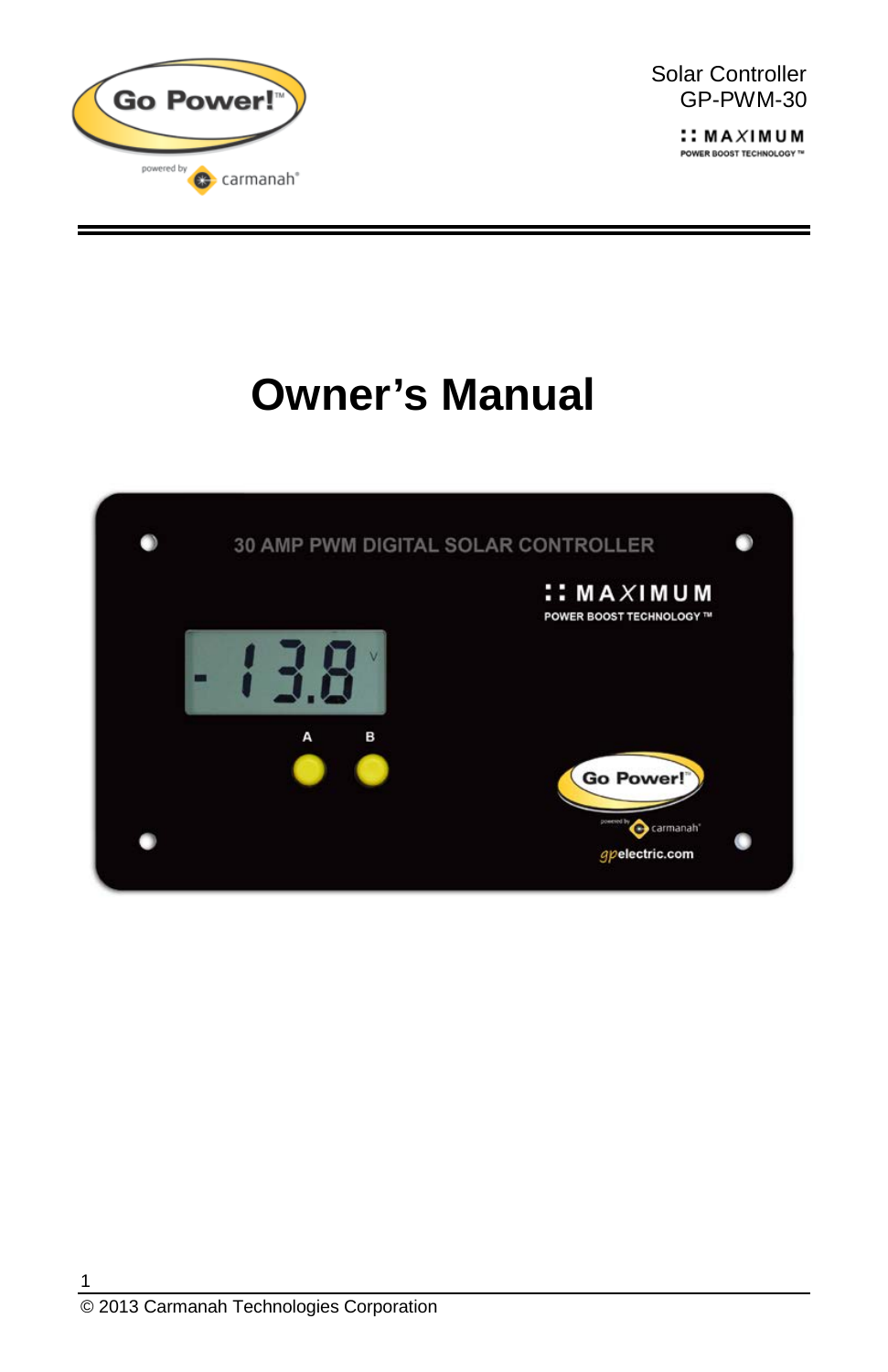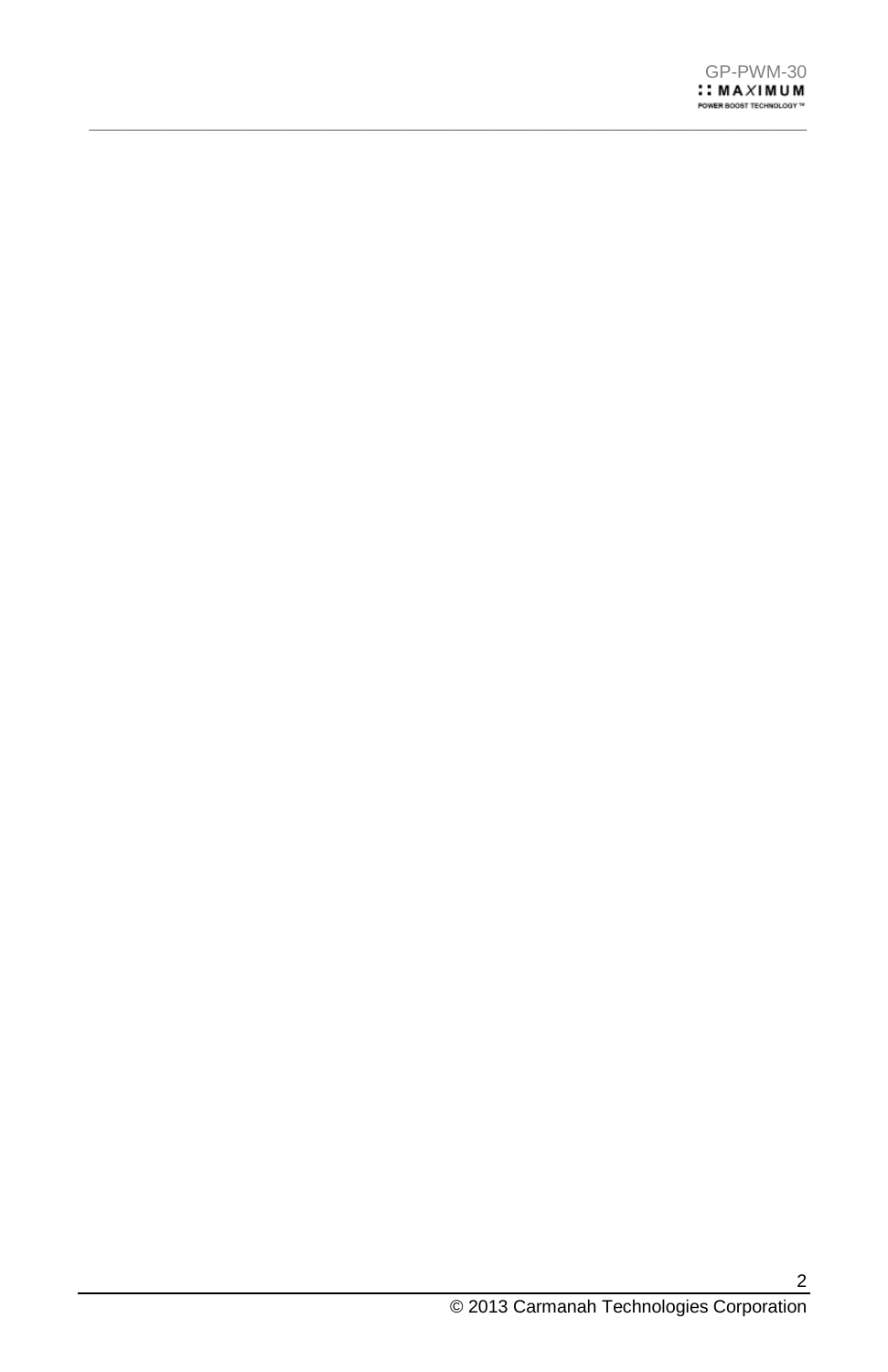## **CONTENTS**

| 1.0  | <b>Installation Overview</b>             | $\boldsymbol{4}$ |
|------|------------------------------------------|------------------|
|      | 1.1 Introduction                         | $\overline{4}$   |
|      | 1.2 Specifications                       | 5                |
| 2.0  | Warnings                                 | 6                |
| 3.0  | <b>Tools and Materials Needed</b>        | $\overline{7}$   |
| 4.0  | <b>Choosing a Location</b>               | $\overline{7}$   |
| 5.0  | <b>Installation Instructions</b>         | 8                |
| 6.0  | <b>Operating Instructions</b>            | 10               |
| 7.0  | <b>Frequently Asked Questions (FAQs)</b> | 16               |
| 8.0  | Troubleshooting                          | 17               |
|      | 8.1 Problems with the Display            | 17               |
|      | 8.2 Problems with Voltage                | 18               |
|      | 8.3 Problems with Current                | 18               |
| 9.0  | <b>Limited Warranty</b>                  | 20               |
|      | 9.1 Repair and Return Information        | 20               |
| 10.0 | <b>Installation Template</b>             | 20               |
| 11.0 | <b>Wiring Diagram</b>                    | 211              |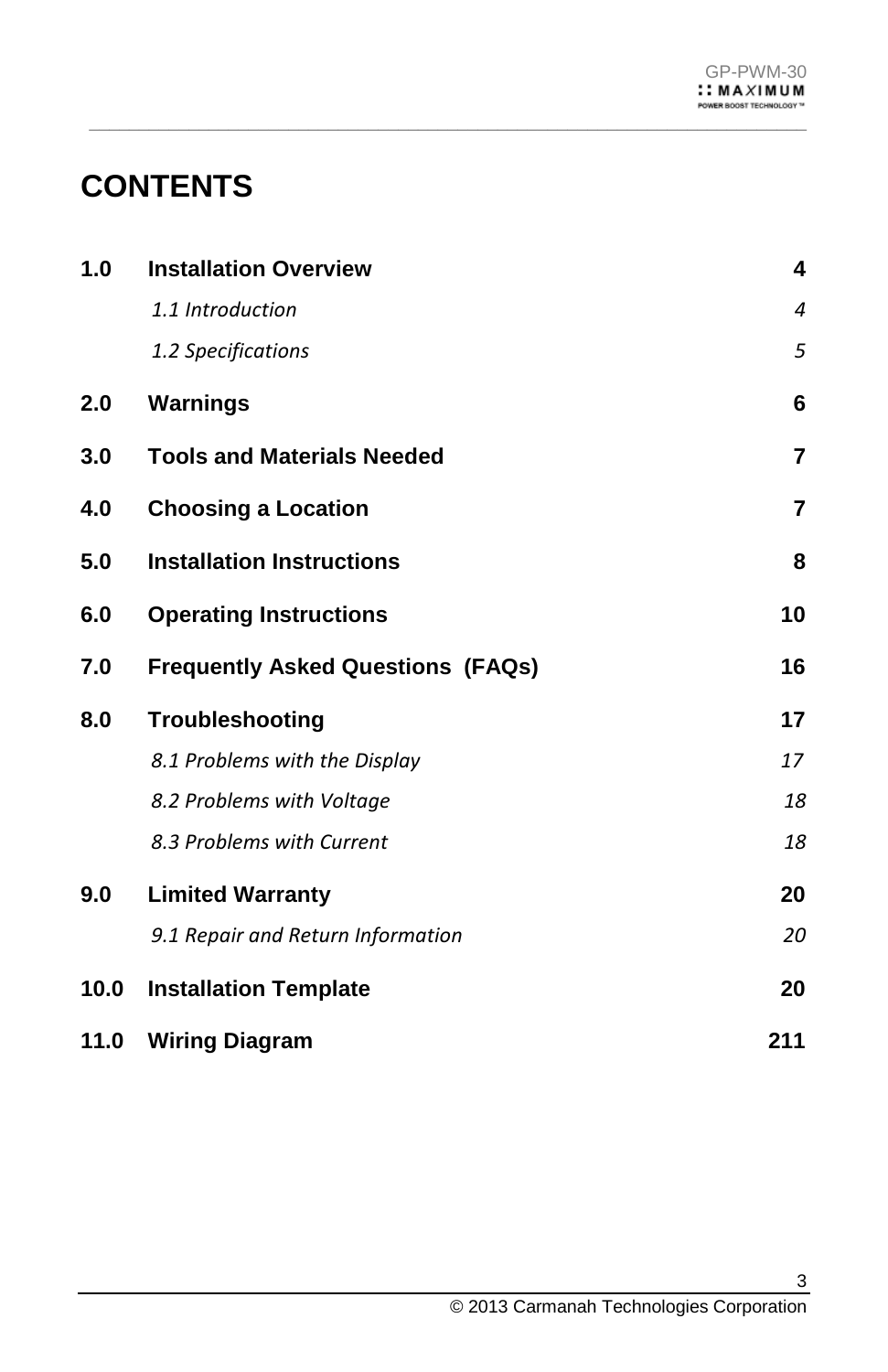## **1.0 Installation Overview**

### **1.1** *Introduction*

A Solar Controller (or Charge Controller / Regulator) is an essential component of your photovoltaic solar system. The Controller maintains the life of the battery by protecting it from overcharging. When your battery has reached a 100% state of charge, the Controller prevents overcharging by limiting the current flowing into the batteries from your solar array.

 $\mathcal{L}_\text{max} = \mathcal{L}_\text{max} = \mathcal{L}_\text{max} = \mathcal{L}_\text{max} = \mathcal{L}_\text{max} = \mathcal{L}_\text{max} = \mathcal{L}_\text{max} = \mathcal{L}_\text{max} = \mathcal{L}_\text{max} = \mathcal{L}_\text{max} = \mathcal{L}_\text{max} = \mathcal{L}_\text{max} = \mathcal{L}_\text{max} = \mathcal{L}_\text{max} = \mathcal{L}_\text{max} = \mathcal{L}_\text{max} = \mathcal{L}_\text{max} = \mathcal{L}_\text{max} = \mathcal{$ 

The GP-PWM-30 is a 12 volt flush mounted photovoltaic (PV) charge controller rated for a continuous solar current input of 30 amps. The GP-PWM-30 uses Pulse Width Modulation (PWM) technology and a unique four stage charging system that includes an optional equalize setting to charge and protect your battery bank. The GP-PWM-30 features an LCD digital display that shows solar array charge current, system battery voltage and battery capacity. The GP-PWM-30 also features Maximum Power Boost Technology™ for manual bulk charge at any stage of the charge cycle.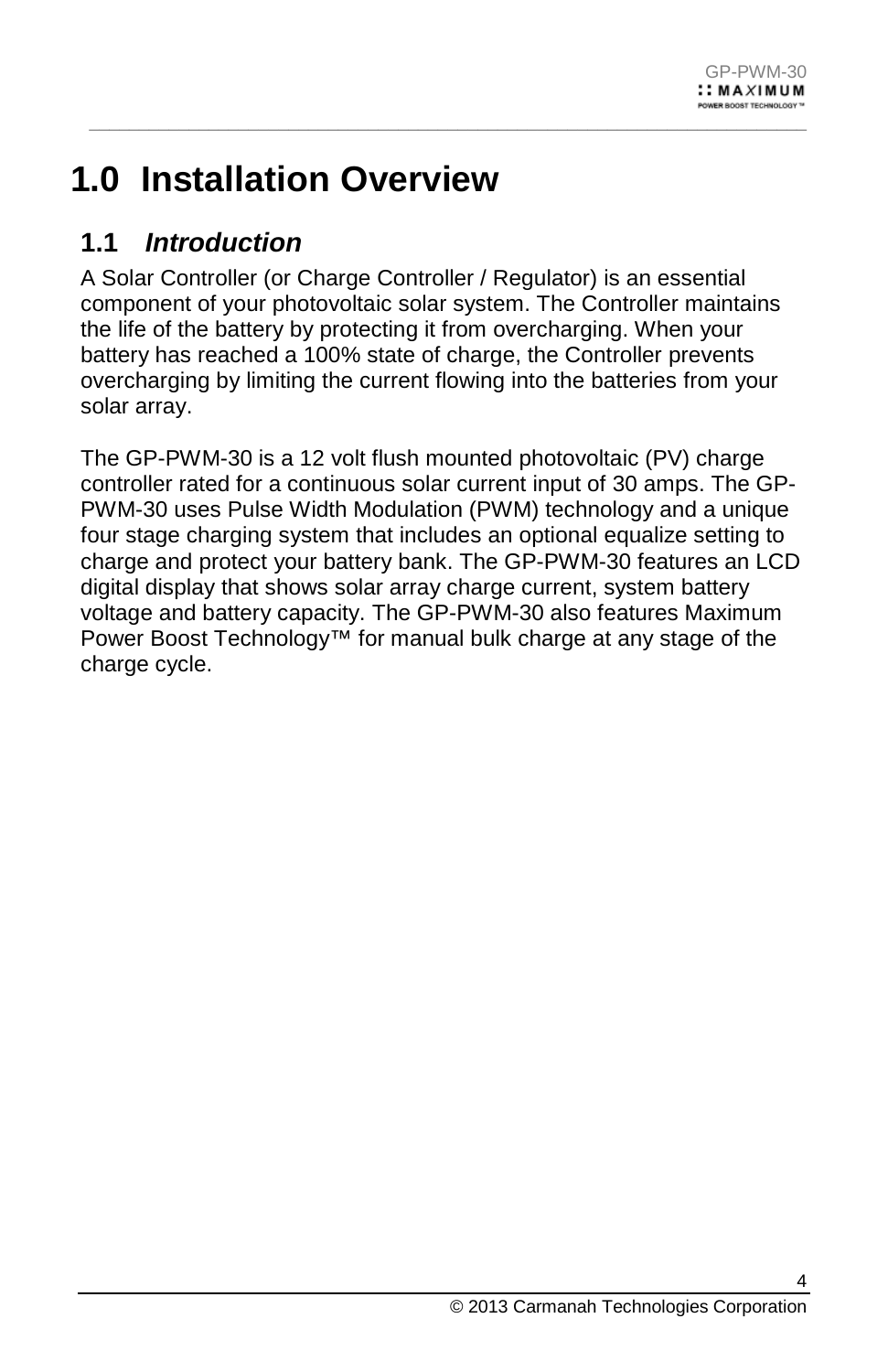## **1.2** *Specifications*

| <b>Description</b>                                                                                          | Value                                                                                                                    | Dimensions (H x W x D):<br>107 x 190 x 35 mm<br>4.25 x 7.5 x 1.38 in                             |  |
|-------------------------------------------------------------------------------------------------------------|--------------------------------------------------------------------------------------------------------------------------|--------------------------------------------------------------------------------------------------|--|
| Nominal System Voltage                                                                                      | 12V                                                                                                                      |                                                                                                  |  |
| Max. Solar Array Current                                                                                    | 30 amps                                                                                                                  | Weight: 172 grams                                                                                |  |
| <b>Battery Voltage Range</b>                                                                                | $6V - 15.5V$                                                                                                             | 6 oz                                                                                             |  |
| Max. Solar Voltage                                                                                          | 28V                                                                                                                      | Maximum Wire Gauge: #6 AWG<br>Warranty: 5 years                                                  |  |
| <b>Operating Consumption</b><br><b>Display Consumption</b>                                                  | 6 <sub>m</sub> A<br>10 <sub>m</sub> A                                                                                    | • PWM Charging                                                                                   |  |
| <b>Bulk/Absorption Voltage</b>                                                                              | 14.1/14.4V<br>(25°C / 77°F), 1 - 2h / Day                                                                                | 3 Battery Charging profiles<br>4 Stage Charging<br>Monthly Equalize option                       |  |
| Float Voltage                                                                                               | 13.7 (25°C / 77°F)                                                                                                       | • Displays Charging Current,                                                                     |  |
| <b>Equalization Voltage</b>                                                                                 | 14.8V (25°C / 77°F),<br>2h / 28 Day or V < 12.1                                                                          | <b>Battery Voltage and Battery</b><br>State of Charge<br><b>Reverse Polarity protected</b>       |  |
| Temperature<br>Compensation                                                                                 | - 4mV/cell*K                                                                                                             | <b>Temperature Compensated</b><br>• RoHS Compliant,                                              |  |
| <b>Operating Temperature</b><br>Display Operating<br>Temperature                                            | - 40 to 85°C / - 40 to 185°F<br>- 20 to 55°C / - 4 to 131°F                                                              | environmentally safe<br>• Accepts up to 495 watts of<br>solar at 12 volts<br>Maximum Power Boost |  |
| Humidity                                                                                                    | 99% N.C.                                                                                                                 | Technology                                                                                       |  |
| Protection                                                                                                  | <b>Battery Reverse Polarity,</b><br>Solar Array Reverse Polarity,<br>Over Temperature, PV Short<br>Circuit, Over Current |                                                                                                  |  |
| The total rated Maximum Power Current (Imp) of the PV                                                       |                                                                                                                          |                                                                                                  |  |
| input should not exceed 30 Amps.                                                                            |                                                                                                                          |                                                                                                  |  |
| The GP-PWM-30 will limit PV current above 30 Amps.<br>Although the GP-PWM-30 will accept PV current greater |                                                                                                                          |                                                                                                  |  |
| than 30 Amps for a short duration, damage may occur if the                                                  |                                                                                                                          |                                                                                                  |  |
| GP-PWM-30 operates continuously with greater than 30                                                        |                                                                                                                          |                                                                                                  |  |
| Amps of PV input.                                                                                           |                                                                                                                          |                                                                                                  |  |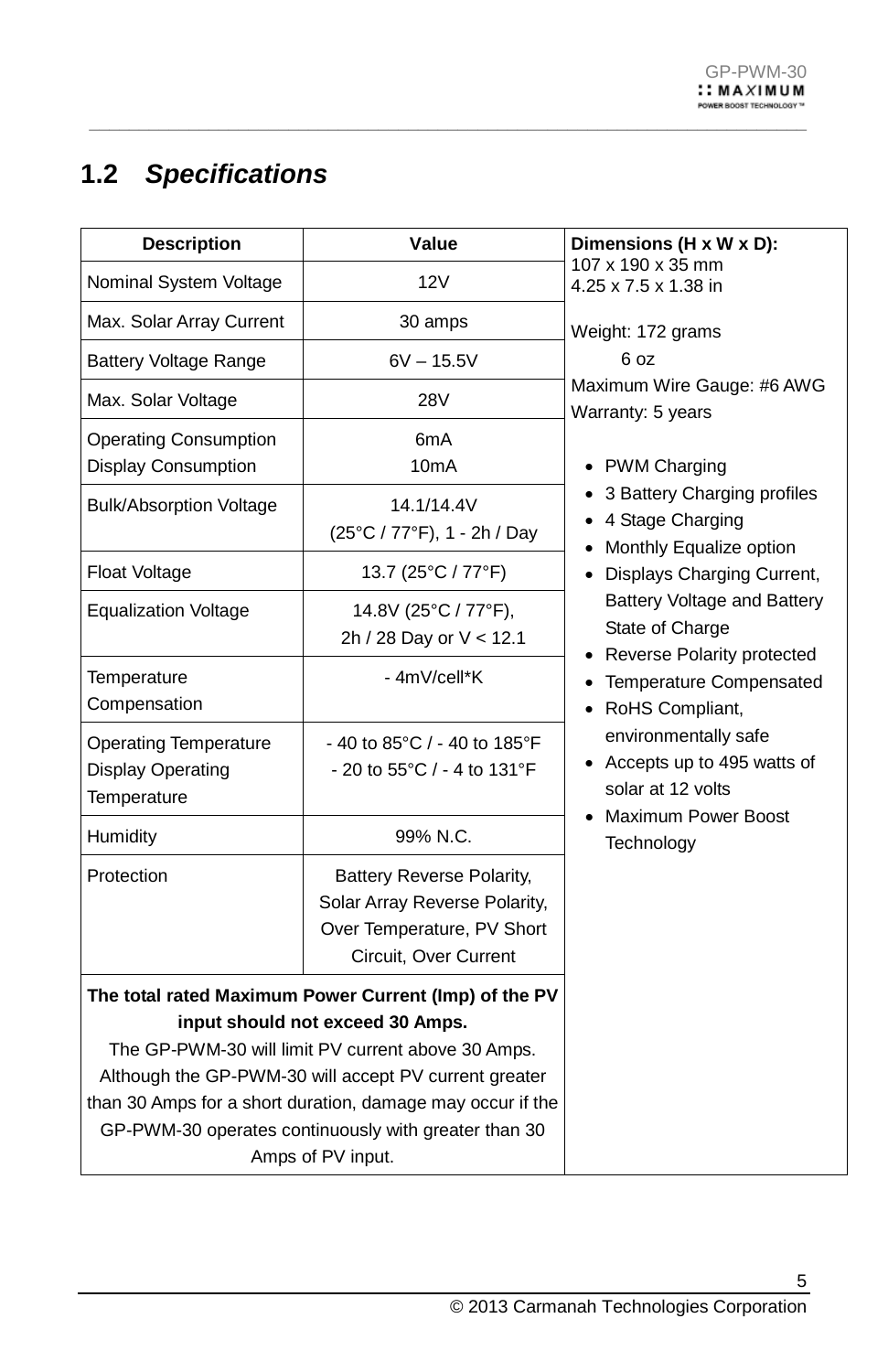## **2.0 Warnings**

| <b>Disconnect all power</b><br>sources                                   | Electricity can be very dangerous.<br>Installation should be performed<br>only by a licensed electrician or<br>qualified personnel.                                                                                                                                                                                                                                                                                                 |
|--------------------------------------------------------------------------|-------------------------------------------------------------------------------------------------------------------------------------------------------------------------------------------------------------------------------------------------------------------------------------------------------------------------------------------------------------------------------------------------------------------------------------|
| <b>Battery and wiring</b><br>safety                                      | Observe all safety precautions of<br>the battery manufacturer when<br>handling or working around<br>batteries. When charging, batteries<br>produce hydrogen gas, which is<br>highly explosive.                                                                                                                                                                                                                                      |
| <b>Wiring connections</b>                                                | Ensure all connections are tight<br>and secure. Loose connections<br>may generate sparks and heat. Be<br>sure to check connections one<br>week after installation to ensure<br>they are still tight.                                                                                                                                                                                                                                |
| <b>Work safely</b>                                                       | Wear protective eyewear and<br>appropriate clothing during<br>installation. Use extreme caution<br>when working with electricity and<br>when handling and working around<br>batteries.                                                                                                                                                                                                                                              |
| <b>Observe correct</b><br>polarity                                       | Reverse polarity of the battery<br>terminals will cause the controller<br>to give a warning tone. Reverse<br>connection of the array will not<br>cause an alarm but the controller<br>will not function. Failure to correct<br>this fault could damage the<br>controller.                                                                                                                                                           |
| Do not exceed the<br>GP-PWM-30 Amp<br>current and max<br>voltage ratings | The current rating of the solar<br>system is the sum of the Maximum<br>Power Current (Imp) of the solar<br>PV strings in parallel. The resulting<br>system Imp current is not to<br>exceed 30A. The voltage of the<br>array is the rated open circuit<br>voltage (Voc) of the PV array and<br>is not to exceed 28V. If your solar<br>system exceeds these ratings,<br>contact your dealer for a suitable<br>controller alternative. |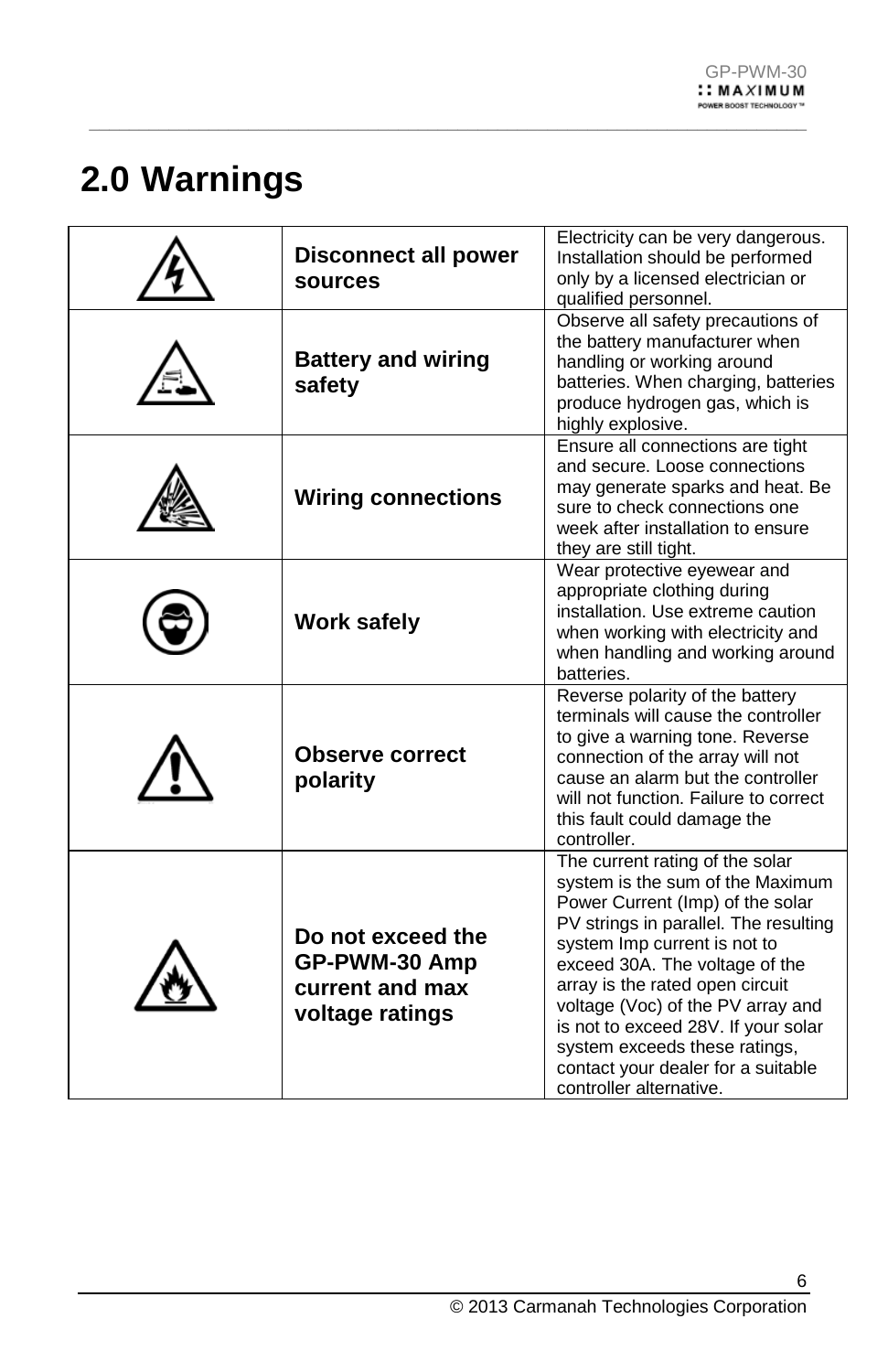## **3.0 Tools and Materials Needed**

• Phillips Screwdriver



If the GP-PWM-30 Controller was purchased with a Go Power! RV Solar Power Kit then UV resistant wire is included. For instructions regarding the Go Power! RV Solar Power Kit installation, please refer to the Installation Guide provided with the Kit.

## **4.0 Choosing a Location**

The GP-PWM-30 is designed to be mounted flush against a wall, out of the way but easily visible.

 $\mathcal{L}_\text{max} = \mathcal{L}_\text{max} = \mathcal{L}_\text{max} = \mathcal{L}_\text{max} = \mathcal{L}_\text{max} = \mathcal{L}_\text{max} = \mathcal{L}_\text{max} = \mathcal{L}_\text{max} = \mathcal{L}_\text{max} = \mathcal{L}_\text{max} = \mathcal{L}_\text{max} = \mathcal{L}_\text{max} = \mathcal{L}_\text{max} = \mathcal{L}_\text{max} = \mathcal{L}_\text{max} = \mathcal{L}_\text{max} = \mathcal{L}_\text{max} = \mathcal{L}_\text{max} = \mathcal{$ 

The GP-PWM-30 should be:

- Mounted as close to the battery as possible
- Mounted on a vertical surface to optimize cooling of the unit
- Indoors, protected from the weather

In a RV, the most common controller location is above the refrigerator. The wire from the solar array most commonly enters the RV through the fridge vent on the roof. PV connections should connect directly to the controller. Positive and negative battery connections must connect directly from the controller to the batteries. Use of a positive or negative distribution bus is allowed between the controller and battery as long as it is properly sized, electrically safe and an adequate wire size is maintained.

7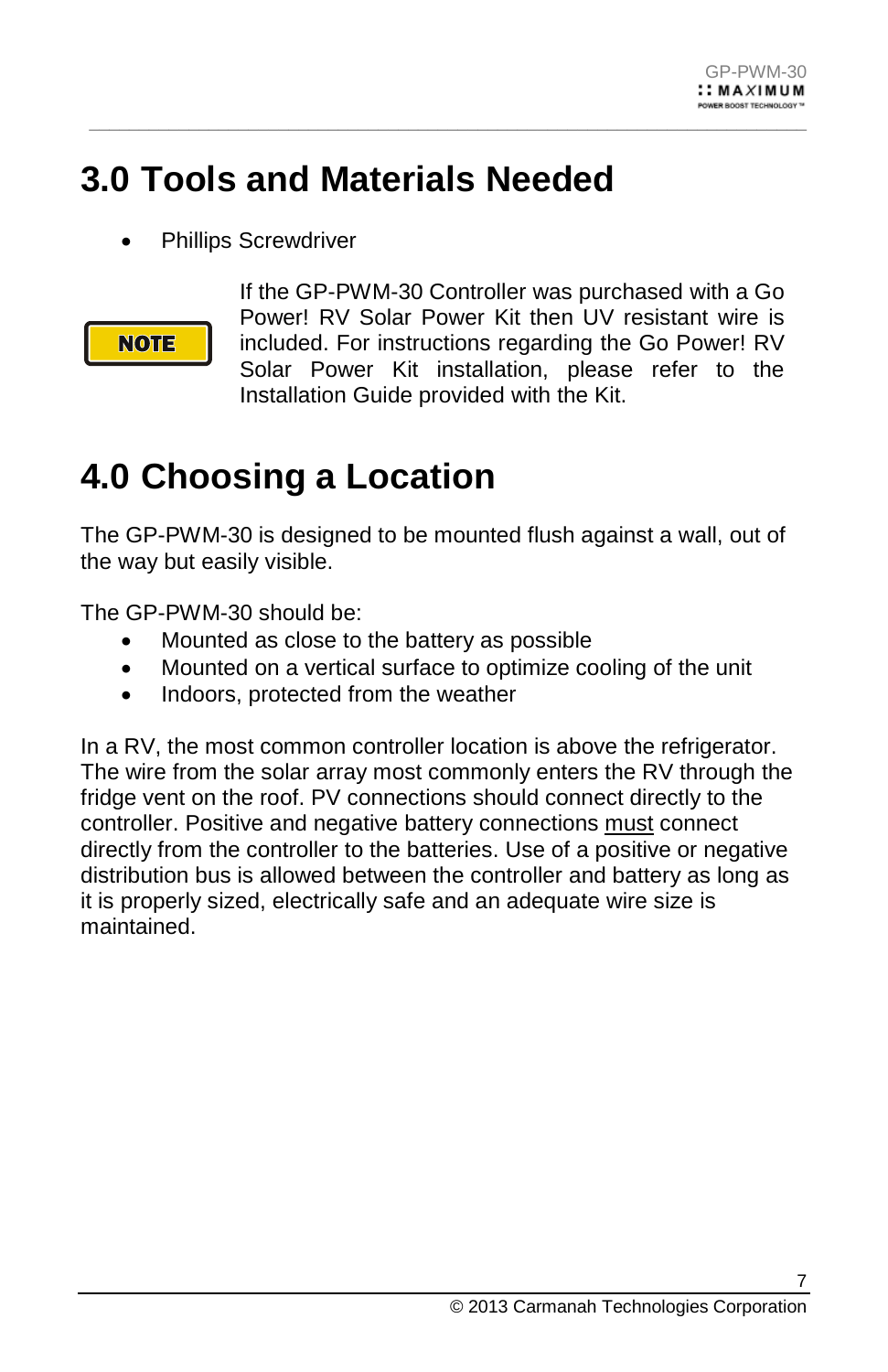## **5.0 Installation Instructions**

**1. Prepare for mounting.** Use the template provided at the end of the manual to mark the four mounting holes and the *"cutting line for flush mounting."*

 $\mathcal{L}_\text{max} = \mathcal{L}_\text{max} = \mathcal{L}_\text{max} = \mathcal{L}_\text{max} = \mathcal{L}_\text{max} = \mathcal{L}_\text{max} = \mathcal{L}_\text{max} = \mathcal{L}_\text{max} = \mathcal{L}_\text{max} = \mathcal{L}_\text{max} = \mathcal{L}_\text{max} = \mathcal{L}_\text{max} = \mathcal{L}_\text{max} = \mathcal{L}_\text{max} = \mathcal{L}_\text{max} = \mathcal{L}_\text{max} = \mathcal{L}_\text{max} = \mathcal{L}_\text{max} = \mathcal{$ 

- **2. Complete the installation of the solar modules.** If this GP-PWM-30 was purchased as part of a Go Power! Solar Power Kit, follow the Installation Guide provided. Otherwise, follow manufacturer's instructions for solar module mounting and wiring.
- **3. Select wire type and gauge.** If this GP-PWM-30 was purchased as part of a Go Power! Solar Power Kit, appropriate wire type, gauge and length is provided. Please continue to **Section 6**, "Operating Instructions." If the GP-PWM-30 was purchased separately, follow the instructions included here.

Wire type is recommended to be a stranded aluminium UV resistant wire. Wire fatigue and the likelihood of a loose connection are greatly reduced in stranded wire compared to solid wire. Wire gauge should be able to sustain rated current as well as minimizing voltage drop.

### **Suggested Minimum Wire Gauge**

(Cable length 25 ft. max. from solar array to battery bank)

| 50 Watt                      | #14 Wire Gauge          |
|------------------------------|-------------------------|
| 80 Watt                      | #12 Wire Gauge          |
| 95 Watt                      | #10 Wire Gauge          |
| 110 Watt                     | #10 Wire Gauge          |
| 125 Watt                     | #10 Wire Gauge          |
| 160 Watt                     | #10 Wire Gauge          |
| 240 Watt                     | #10 Wire Gauge          |
| <b>Terminal Screw Torque</b> | 16 inch pounds (1.8N.m) |
|                              |                         |

**IMPORTANT: Identify the polarity (positive and negative) on the cable used for the battery and solar module. Use colored wires or mark the wire ends with tags. Although the GP-PWM-30 is protected, a reverse polarity contact may damage the unit.**

8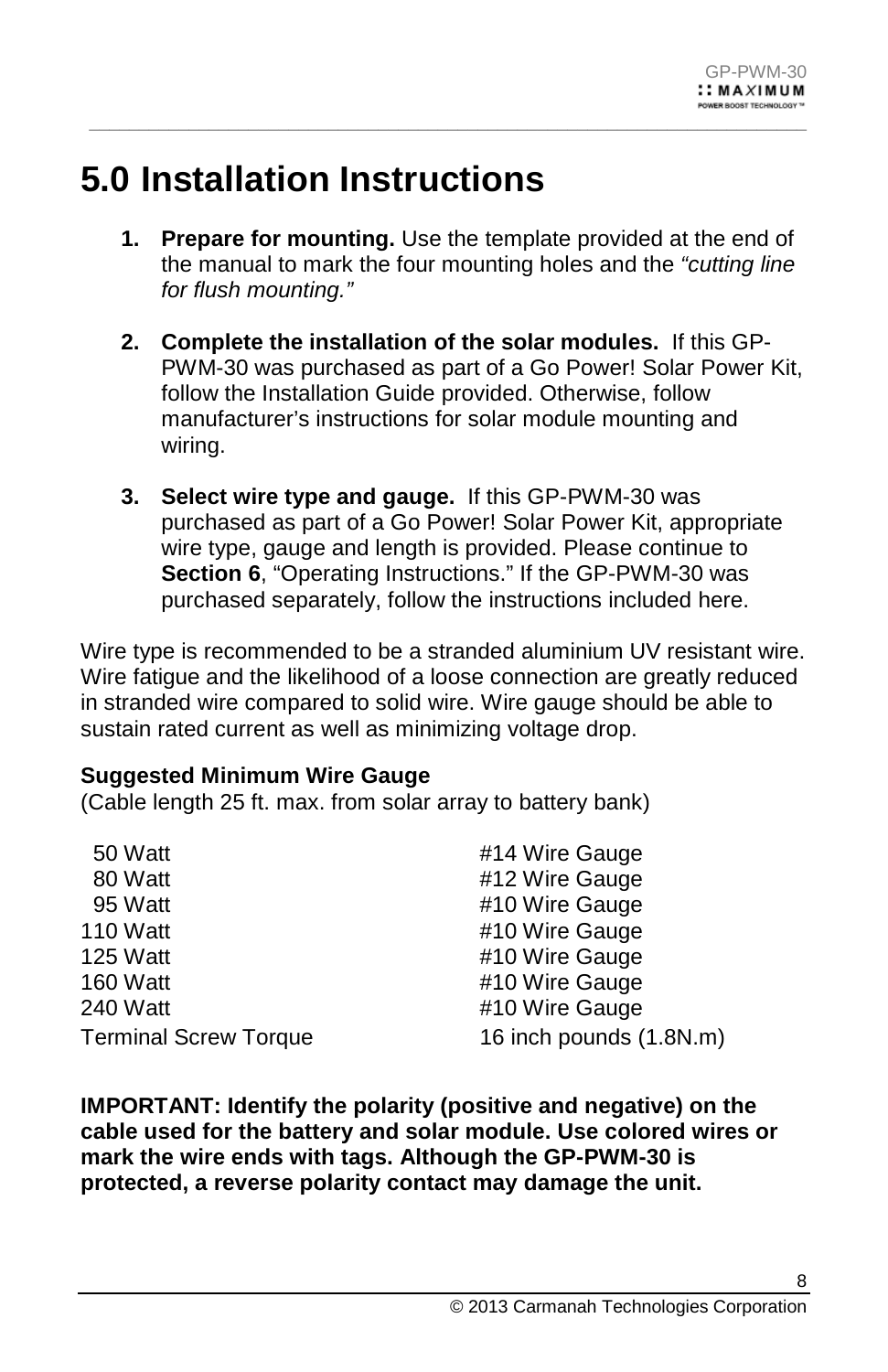**4. Wiring the GP-PWM-30.** Wire the GP-PWM-30 according to the wiring schematic in **Section 11**. Run wires from the solar array and the batteries to the location of the GP-PWM-30. Keep the solar array covered with an opaque material until all wiring is completed.

 $\mathcal{L}_\text{max} = \mathcal{L}_\text{max} = \mathcal{L}_\text{max} = \mathcal{L}_\text{max} = \mathcal{L}_\text{max} = \mathcal{L}_\text{max} = \mathcal{L}_\text{max} = \mathcal{L}_\text{max} = \mathcal{L}_\text{max} = \mathcal{L}_\text{max} = \mathcal{L}_\text{max} = \mathcal{L}_\text{max} = \mathcal{L}_\text{max} = \mathcal{L}_\text{max} = \mathcal{L}_\text{max} = \mathcal{L}_\text{max} = \mathcal{L}_\text{max} = \mathcal{L}_\text{max} = \mathcal{$ 

**5. Torque** all terminal screws to 16 inch pounds (1.8N.m). Connect the battery wiring to the controller first and then connect the battery wiring to the battery.

### **IMPORTANT: Always use appropriate circuit protection on any conductor attached to a battery.**

With battery power attached, the controller should power up and display information. Connect the solar wiring to the controller and remove the opaque material from the solar array. The negative solar array and battery wiring must be connected directly to the controller for proper operation. Do not connect the negative solar array or negative battery controller wiring to the chassis of the vehicle.

**6. Mounting the GP-PWM-30.** Mount the GP-PWM-30 to the wall using the included four mounting screws.

### **IMPORTANT: You must set the battery type on the GP-PWM-30 before you begin to use the controller. The default battery setting is for AGM batteries.**

Congratulations, your GP-PWM-30 should now be operational. If the battery power is low and the solar array is producing power, your battery should begin to charge.

**7. Re-torque:** After 30 days of operation, re-torque all terminal screws to ensure the wires are properly secured to the controller.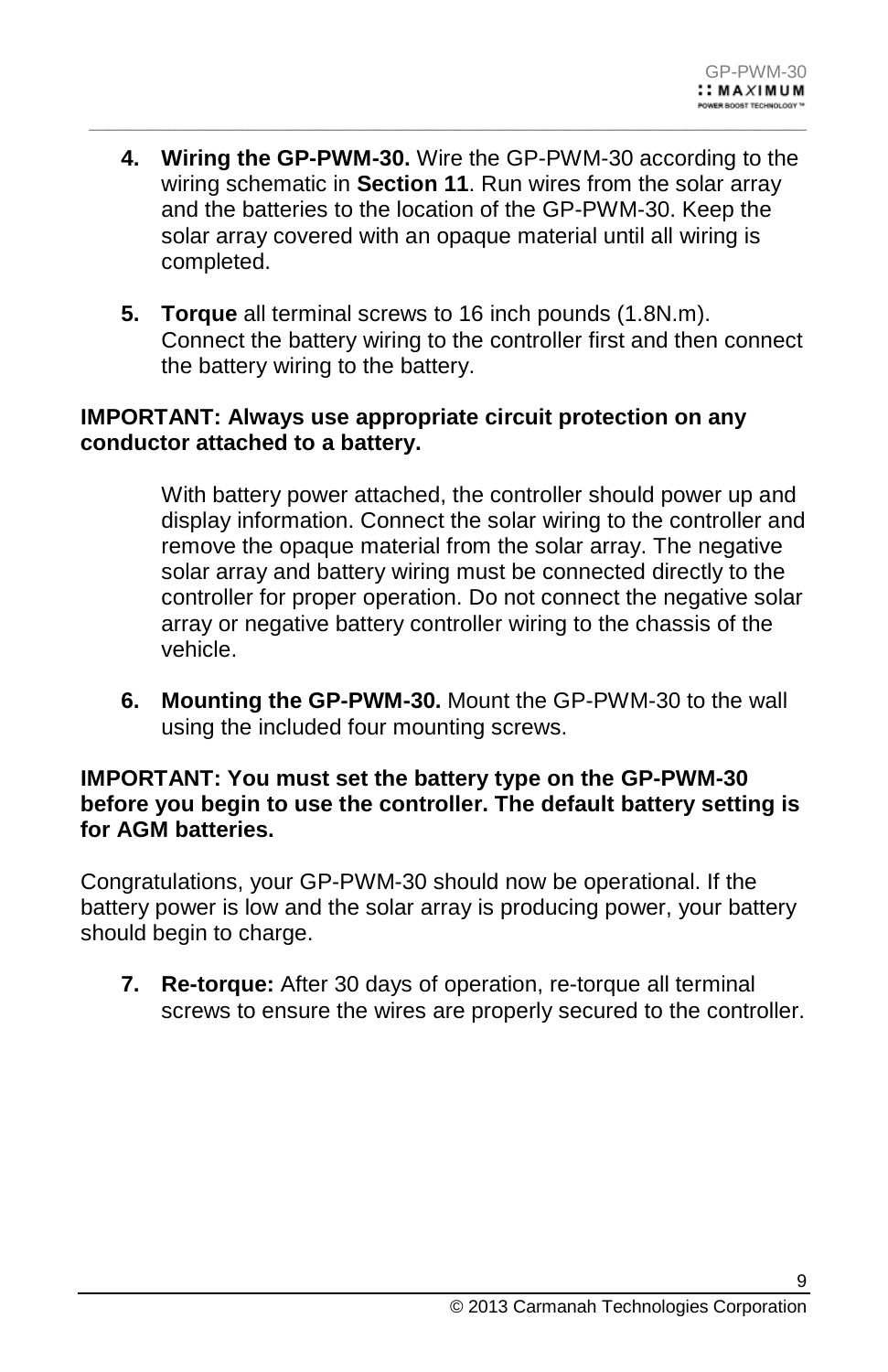## **6.0 Operating Instructions**

 $\mathcal{L}_\text{max} = \mathcal{L}_\text{max} = \mathcal{L}_\text{max} = \mathcal{L}_\text{max} = \mathcal{L}_\text{max} = \mathcal{L}_\text{max} = \mathcal{L}_\text{max} = \mathcal{L}_\text{max} = \mathcal{L}_\text{max} = \mathcal{L}_\text{max} = \mathcal{L}_\text{max} = \mathcal{L}_\text{max} = \mathcal{L}_\text{max} = \mathcal{L}_\text{max} = \mathcal{L}_\text{max} = \mathcal{L}_\text{max} = \mathcal{L}_\text{max} = \mathcal{L}_\text{max} = \mathcal{$ 

### **Power Up**



When the GP-PWM-30 is connected to the battery, the GP-PWM-30 will go into Power Up mode.

**Icons Displayed**: Three horizontal dashes

### **Setting the Battery Type / Charging Profile**



Set the Battery Type / Charging Profile by holding down the **B Button** for 5 seconds. When the display shows a single digit number, release the **B Button**. Set the Battery Type by toggling through the Charging Profile numbers 1, 2 or 3 by pressing the **B Button**.

**NOTE: Non-volatile memory:** Any settings made on the GP-PWM-30 will be saved even when the power has been disconnected from the controller.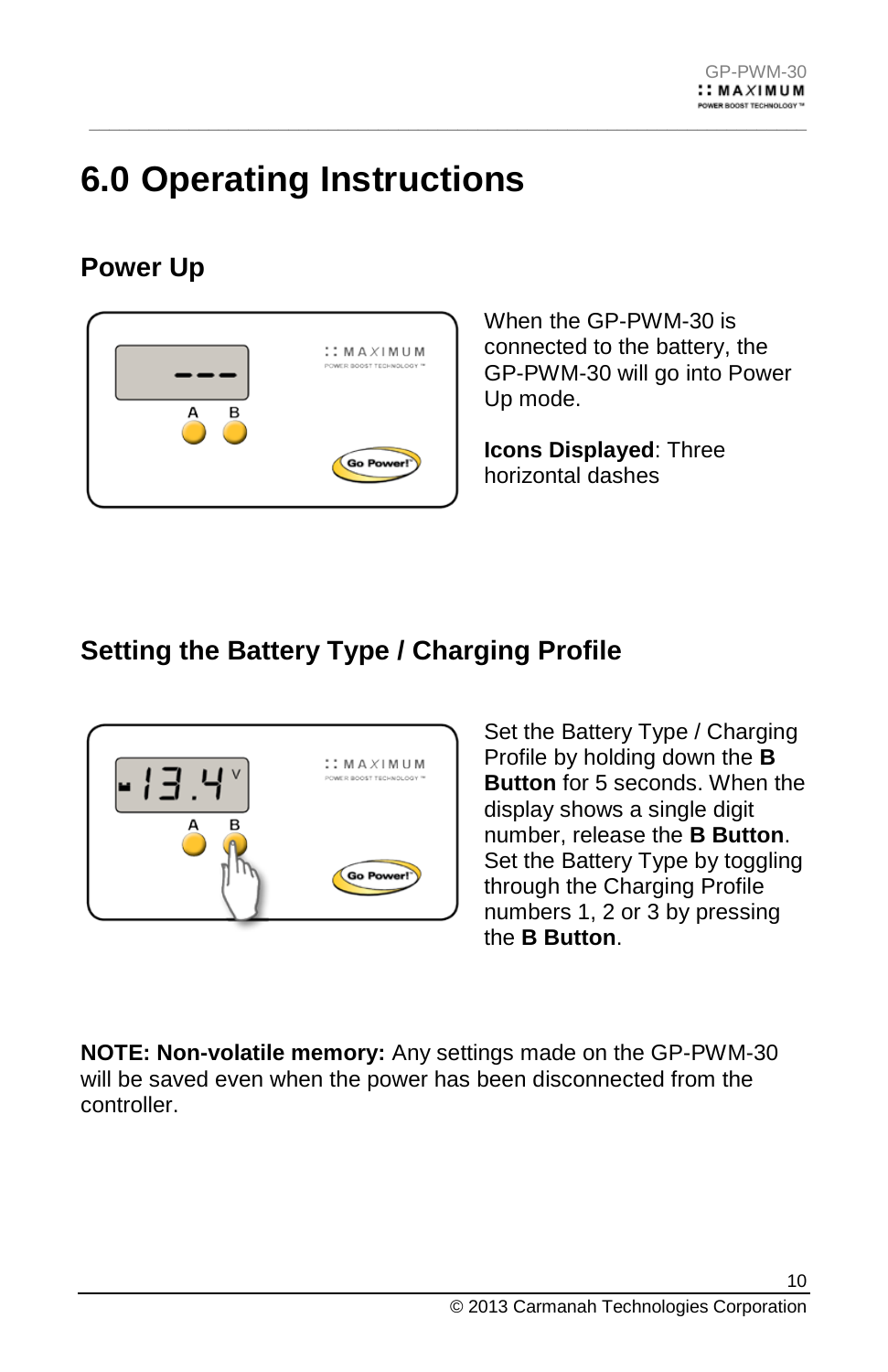

Refer to the Battery Charge Profile Chart on page 13 for details on each profile.



Confirm the Battery Type / Charging Profile selection by pressing the **A Button.**

Depending on the battery voltage when the GP-PWM-30 Power Up occurs, the GP-PWM-30 may do a Boost Charge or quickly go into Float Charge. The Charging Profile selected will commence the following day after a Power Up.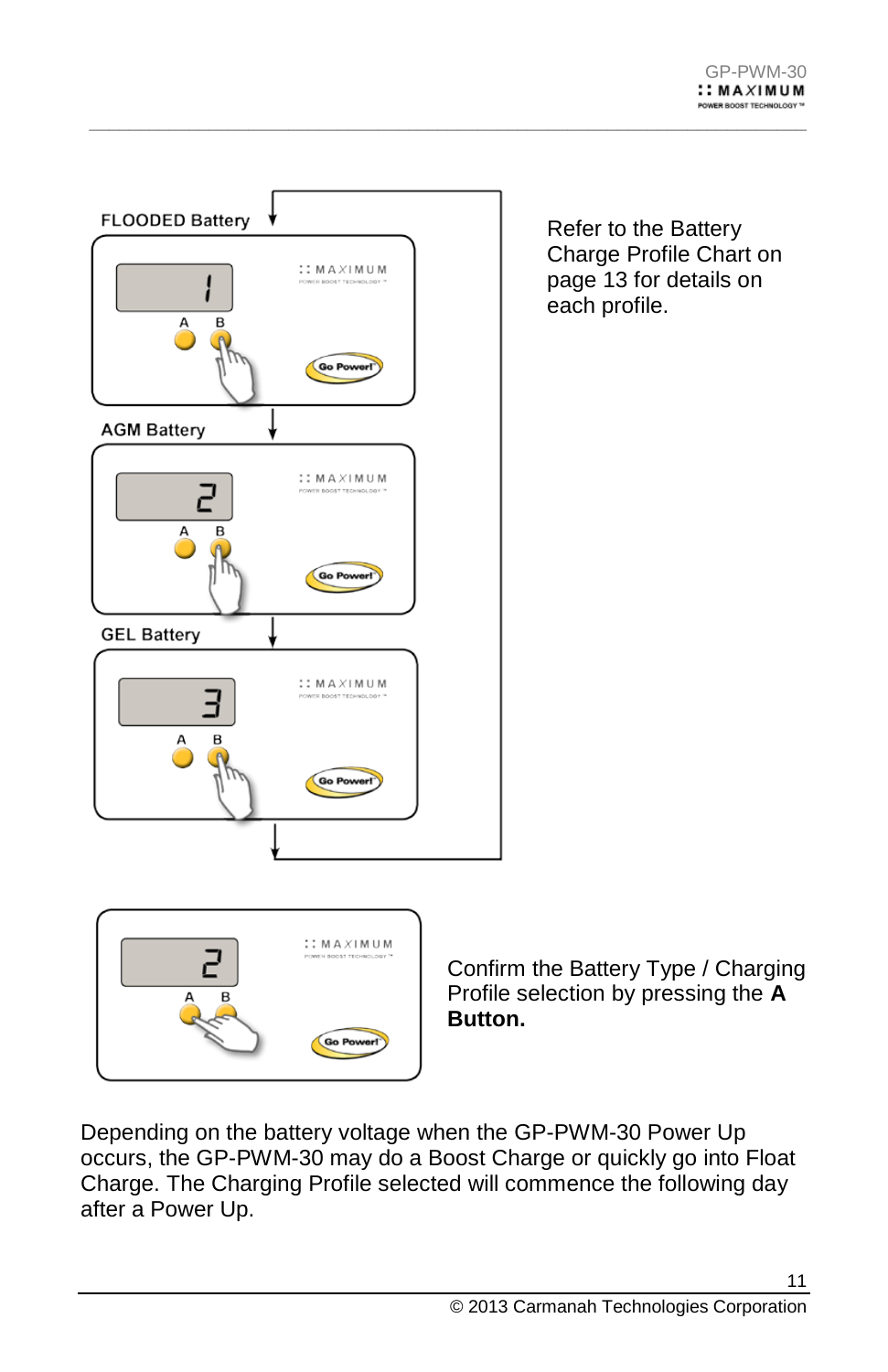### **Maximum Power Boost Technology™**

Maximum Power Boost Technology™ (MPBT) is a new feature on the GP-PWM-30 that allows you to override the normal charging algorithm of the solar controller. This feature will make the GP-PWM-30 go into a boost mode, bringing the voltage up to 14.4 VOC for 30 minutes regardless of the batteries state of charge. This feature **should not** be used more than twice a day as it could cause your batteries to require more distilled water top-ups due to more gassing of the batteries.

 $\mathcal{L}_\text{max} = \mathcal{L}_\text{max} = \mathcal{L}_\text{max} = \mathcal{L}_\text{max} = \mathcal{L}_\text{max} = \mathcal{L}_\text{max} = \mathcal{L}_\text{max} = \mathcal{L}_\text{max} = \mathcal{L}_\text{max} = \mathcal{L}_\text{max} = \mathcal{L}_\text{max} = \mathcal{L}_\text{max} = \mathcal{L}_\text{max} = \mathcal{L}_\text{max} = \mathcal{L}_\text{max} = \mathcal{L}_\text{max} = \mathcal{L}_\text{max} = \mathcal{L}_\text{max} = \mathcal{$ 

MPBT is designed to be used before the end of the day if you know you will require a lot of loads through the night. The MPBT feature can also be used when you have just installed the solar controller, to put batteries on a boost charge up to 14.4 right away.

### **IMPORTANT: Do not use the Maximum Power Boost function more than twice a day.**





To activate the Maximum Power Boost Technology™, hold the **A Button** for 5 seconds to put Controller into Max. Power Boost. As long as there is full sunlight present, your batteries (flooded only) will be boosted to 14.4V for 30 minutes

**Icons Displayed**: 4 dots at bottom right of display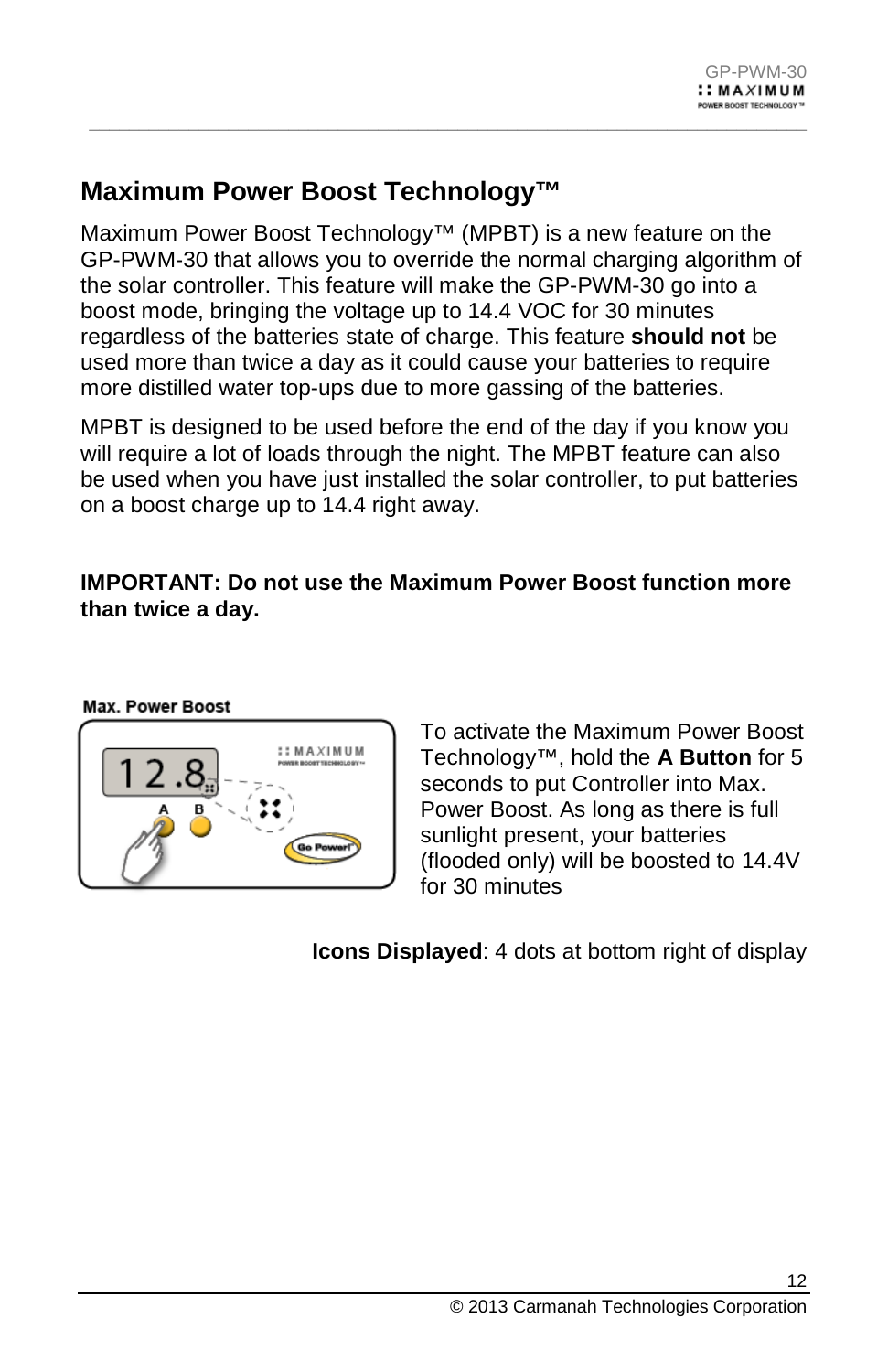| <b>Battery Type</b>                                                                                                                | <b>FLOODED</b>       | AGM | <b>GEL</b>            |  |
|------------------------------------------------------------------------------------------------------------------------------------|----------------------|-----|-----------------------|--|
| Charging Profile #                                                                                                                 | 1                    | 2   | 3                     |  |
| Float Charge @ 25°C:                                                                                                               | $13.7V$ $(+/- 0.1V)$ |     |                       |  |
| Bulk/Absorption Charge @ 25°C:                                                                                                     | $14.4V$ $(+/- 0.1V)$ |     | 14.1V                 |  |
| Applied for 1h each morning                                                                                                        |                      |     | $(+/- 0.1V)$          |  |
| <b>Boost Charge</b>                                                                                                                | $14.4V$ (+/- 0.7V)   |     | 14.1V<br>$(+/- 0.1V)$ |  |
| Applied for 2 hours if the battery voltage drops<br>below 12.3 volts.                                                              |                      |     |                       |  |
| <b>Equalization Charge</b>                                                                                                         | 14.8V                |     |                       |  |
| Applied for 2 hours every 28 days and if the                                                                                       |                      | N/A | N/A                   |  |
| battery voltage drops below 12.1 volts.                                                                                            | $(+/-0.1V)$          |     |                       |  |
| The Boost Charge will occur in addition to the Bulk Charge. The Equalization Charge will<br>occur in addition to the Boost Charge. |                      |     |                       |  |
| If a charging cycle is unable to complete in a single day, it will continue the following day.                                     |                      |     |                       |  |

### **Battery Charge Profile Chart**

 $\mathcal{L}_\text{max} = \mathcal{L}_\text{max} = \mathcal{L}_\text{max} = \mathcal{L}_\text{max} = \mathcal{L}_\text{max} = \mathcal{L}_\text{max} = \mathcal{L}_\text{max} = \mathcal{L}_\text{max} = \mathcal{L}_\text{max} = \mathcal{L}_\text{max} = \mathcal{L}_\text{max} = \mathcal{L}_\text{max} = \mathcal{L}_\text{max} = \mathcal{L}_\text{max} = \mathcal{L}_\text{max} = \mathcal{L}_\text{max} = \mathcal{L}_\text{max} = \mathcal{L}_\text{max} = \mathcal{$ 

The terms FLOODED, AGM and GEL are generic battery designations. Choose the charging profile that works best with your battery manufacturer's recommendations.

**Auto Equalize:** The GP-PWM-30 has an automatic equalize feature that will charge and recondition your batteries once a month at a higher voltage to ensure that any excess sulfation is removed. This feature is recommended for Flooded batteries only. Check with your battery manufacturer.

**IMPORTANT:** This feature is only available for wet cell or flooded batteries (**Charging Profile 1)**.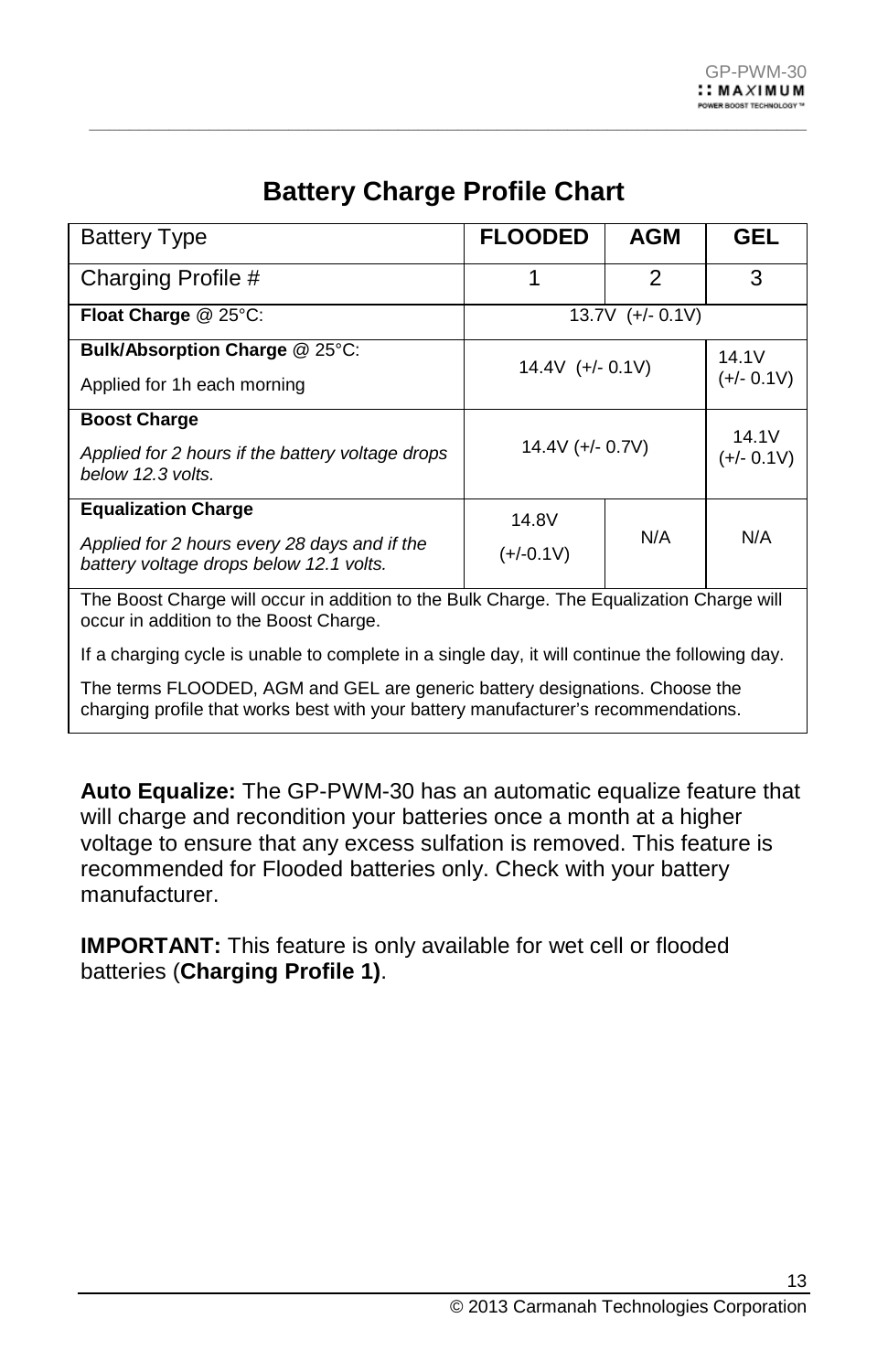### **Viewing the Controller display information**

 $\mathcal{L}_\text{max} = \mathcal{L}_\text{max} = \mathcal{L}_\text{max} = \mathcal{L}_\text{max} = \mathcal{L}_\text{max} = \mathcal{L}_\text{max} = \mathcal{L}_\text{max} = \mathcal{L}_\text{max} = \mathcal{L}_\text{max} = \mathcal{L}_\text{max} = \mathcal{L}_\text{max} = \mathcal{L}_\text{max} = \mathcal{L}_\text{max} = \mathcal{L}_\text{max} = \mathcal{L}_\text{max} = \mathcal{L}_\text{max} = \mathcal{L}_\text{max} = \mathcal{L}_\text{max} = \mathcal{$ 



To toggle between State of Charge (SOC), Battery Voltage and PV Charging Current, press the **B Button**. The battery state of charge is shown as a percentage.

**Icons Displayed**: Battery, Percent Symbol

Push the **B Button** to show the battery voltage.

**Icons Displayed**: Battery, Volt Symbol (V)

Push the **B Button** to show the PV charging current. The GP-PWM-30 will begin to limit the current as the battery reaches a full charge.

**Icons Displayed**: Sun, Battery, Current Symbol (A)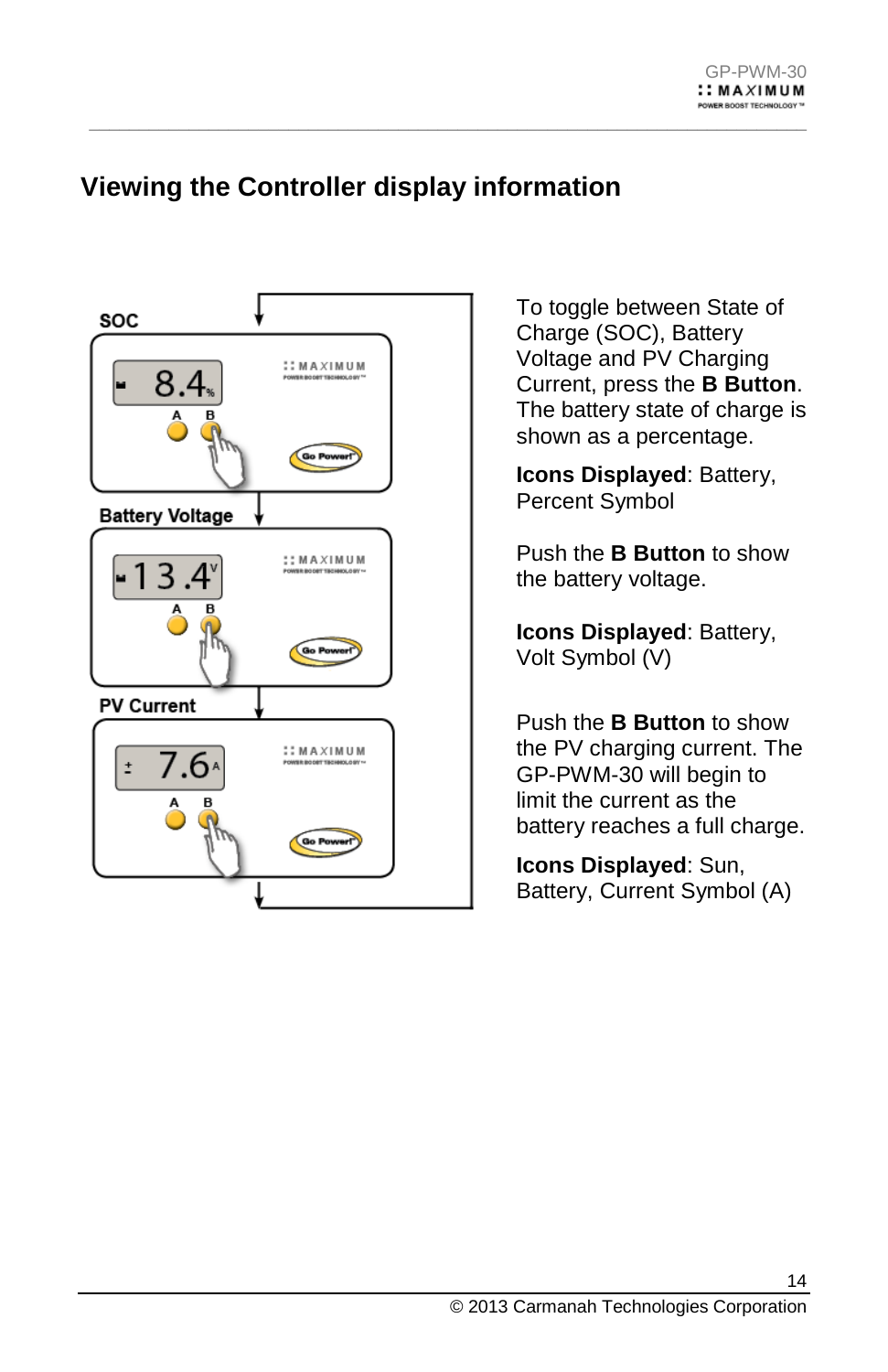### **Errors**

### **Over Voltage**



If the GP-PWM-30 experiences a battery over voltage (15.5V), the controller will stop operating and the display will begin to flash. The controller will resume operating when the error is cleared.

**Icons Displayed**: Battery, Volt Symbol, Lightning Bolt

 $\mathcal{L}_\text{max} = \mathcal{L}_\text{max} = \mathcal{L}_\text{max} = \mathcal{L}_\text{max} = \mathcal{L}_\text{max} = \mathcal{L}_\text{max} = \mathcal{L}_\text{max} = \mathcal{L}_\text{max} = \mathcal{L}_\text{max} = \mathcal{L}_\text{max} = \mathcal{L}_\text{max} = \mathcal{L}_\text{max} = \mathcal{L}_\text{max} = \mathcal{L}_\text{max} = \mathcal{L}_\text{max} = \mathcal{L}_\text{max} = \mathcal{L}_\text{max} = \mathcal{L}_\text{max} = \mathcal{$ 

### **Low Voltage**



If the GP-PWM-30 experiences the battery state of charge reaching 0 %, a lightning bolt symbol will begin to flash in the lower right corner of the display. The controller will continue operating. The controller will only stop operating if the voltage drops below 6 volts.

**Icons Displayed**: Battery, Percent Symbol, Lightning Bolt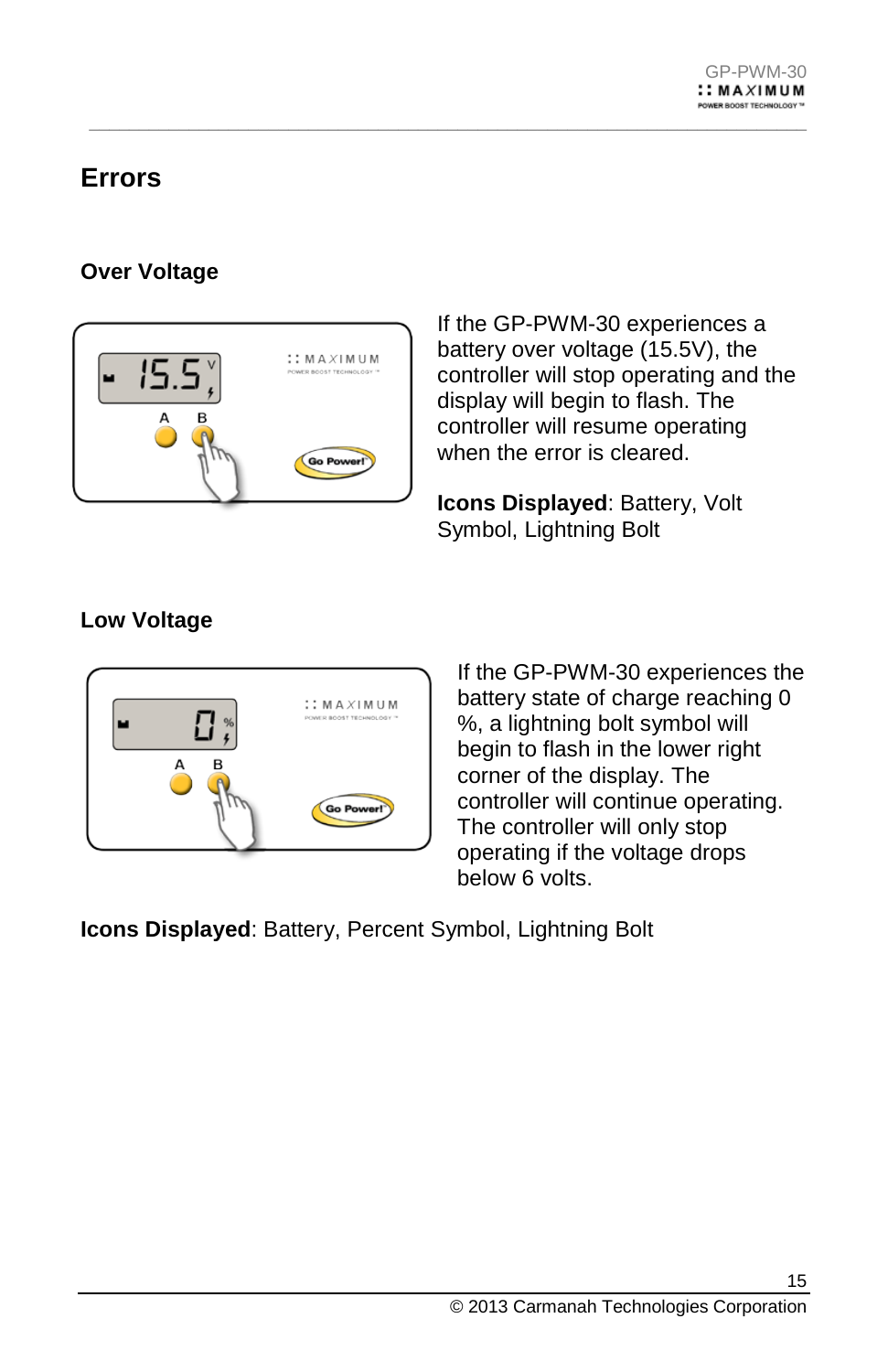## **7.0 Frequently Asked Questions (FAQs)**

 $\mathcal{L}_\text{max} = \mathcal{L}_\text{max} = \mathcal{L}_\text{max} = \mathcal{L}_\text{max} = \mathcal{L}_\text{max} = \mathcal{L}_\text{max} = \mathcal{L}_\text{max} = \mathcal{L}_\text{max} = \mathcal{L}_\text{max} = \mathcal{L}_\text{max} = \mathcal{L}_\text{max} = \mathcal{L}_\text{max} = \mathcal{L}_\text{max} = \mathcal{L}_\text{max} = \mathcal{L}_\text{max} = \mathcal{L}_\text{max} = \mathcal{L}_\text{max} = \mathcal{L}_\text{max} = \mathcal{$ 

Before a problem is suspected with the system, read this section. There are numerous events that may appear as problems but are in fact perfectly normal. Please visit gpelectric.com for the most up-to-date FAQs.

### **It seems like my flooded batteries are losing water over time.**

Flooded batteries may need to have distilled water added periodically to replace fluid loss during charging. Excessive water loss during a short period of time indicates the possibility of overcharging or aging batteries.

### **When charging, my flooded batteries are emitting gas.**

During charging, hydrogen gas is generated within the battery. The gas bubbles stir the battery acid allowing it to receive a more full state of charge. Ensure they are in a well-ventilated space.

### **My voltmeter shows a different reading than the GP-PWM-30 display**

The meter value on the GP-PWM-30 display is an approximate reading intended for indication purposes only. There is an approximate 0.1 volt inherent error present that may be accentuated when compared with readings from another voltmeter.

There may be a slight difference between the battery voltage displayed on the GP-PWM-30 display and the battery voltage measured at the battery terminals. When troubleshooting using a voltmeter, check both the battery voltage at the GP-PWM-30 controller terminals and battery voltage at the battery terminals. If a difference of more than 0.5 volts is noted, this indicates a large voltage drop possibly caused by loose connections, long wire runs, small wire gauge, faulty wiring, a faulty voltmeter or all the above. Consult the Suggested Minimum Wire Gauge chart in **Section 5** for wiring suggestions and check all connections.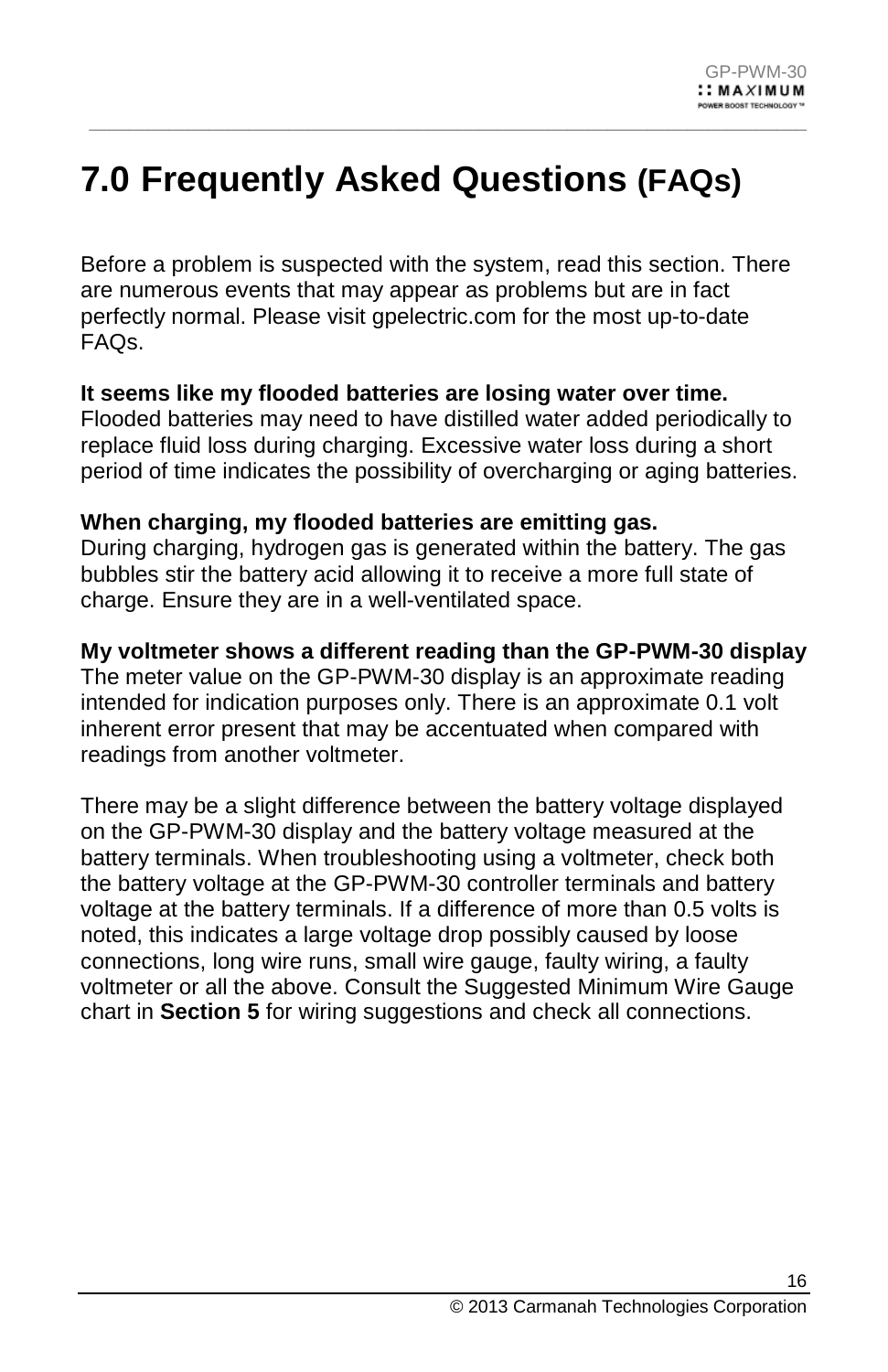## **8.0 Troubleshooting Problems**

### **How to read this section**

*Troubleshooting Problems* is split into three sub-sections, grouped by symptoms involving key components. Components considered irrelevant in a diagnosis are denoted 'Not Applicable' (N/A). A multimeter or voltmeter may be required for some procedures listed.

 $\mathcal{L}_\text{max} = \mathcal{L}_\text{max} = \mathcal{L}_\text{max} = \mathcal{L}_\text{max} = \mathcal{L}_\text{max} = \mathcal{L}_\text{max} = \mathcal{L}_\text{max} = \mathcal{L}_\text{max} = \mathcal{L}_\text{max} = \mathcal{L}_\text{max} = \mathcal{L}_\text{max} = \mathcal{L}_\text{max} = \mathcal{L}_\text{max} = \mathcal{L}_\text{max} = \mathcal{L}_\text{max} = \mathcal{L}_\text{max} = \mathcal{L}_\text{max} = \mathcal{L}_\text{max} = \mathcal{$ 

It is imperative all electrical precautions stated in the Warning Section and outlined in the Installation Section are followed. Even if it appears the system is not functioning, it should be treated as a fully functioning system generating live power.

### **8.1** *Problems with the Display*

**Display Reading:** Blank **Time of Day:** Daytime/Nighttime

### **Possible Cause:**

(1) Battery or fuse connection and/or solar array connection (Daytime only).

(2) Battery or fuse connection (Nighttime only).

#### **How to tell:**

(1) & (2) Check the voltage at the controller battery terminals with a voltmeter and compare with a voltage reading at the battery terminals.

If there is no voltage reading at the controller battery terminals, the problem is in the wiring between the battery and the controller. If the battery voltage is lower than 6 volts the controller will not function.

For the solar array, repeat steps 1 and 2 substituting all battery terminals with solar array terminals.

### **Remedy:**

(1) & (2) Check all connections from the controller to the battery including checking for correct wire polarity. Check that all connections are clean, tight, and secure. Ensure the battery voltage is above 6 volts.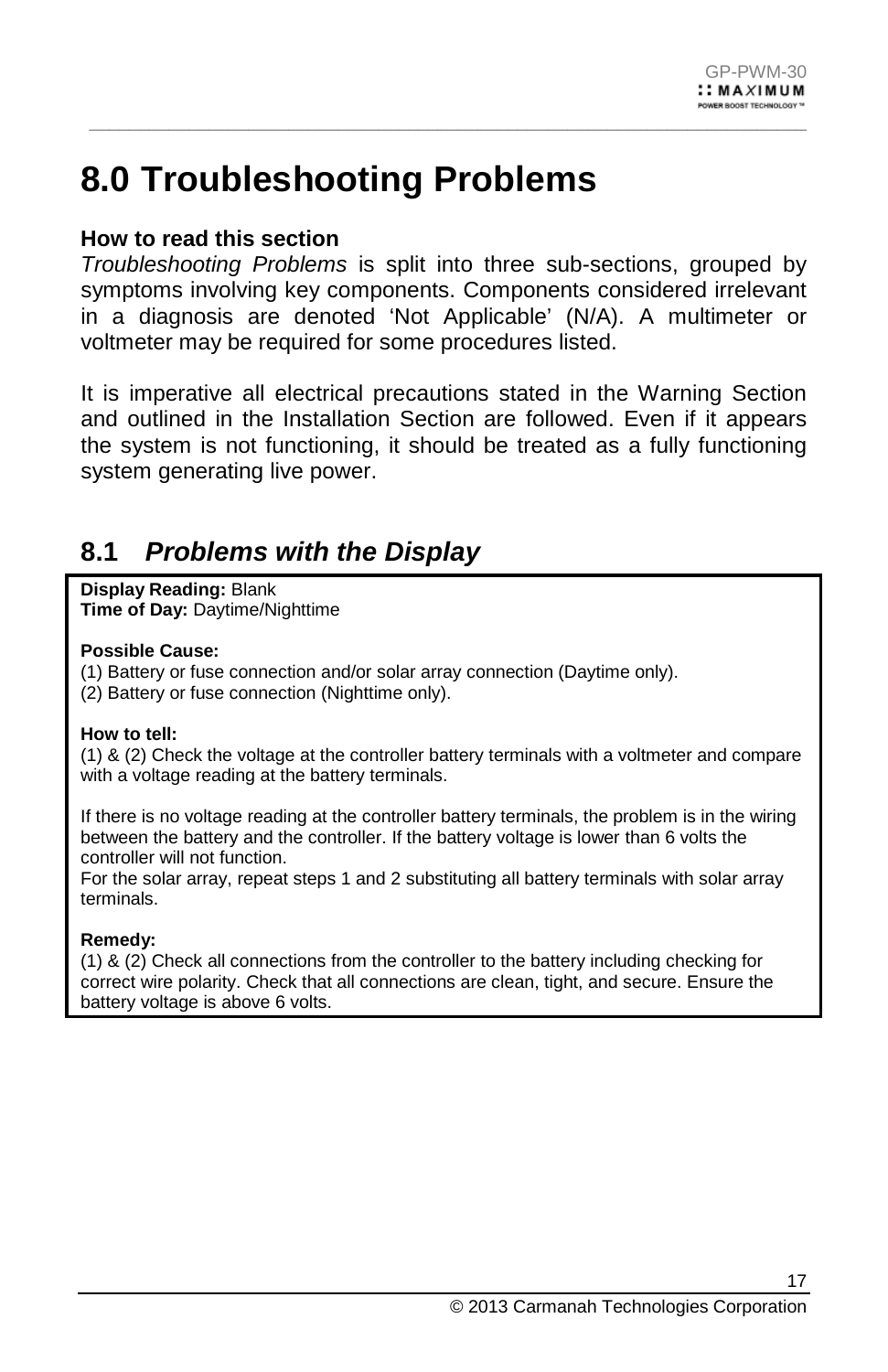### **8.2** *Problems with Voltage*

### **Voltage Reading:** Inaccurate

**Time of Day:** Daytime/Nighttime

#### **Possible Cause:**

(1) Excessive voltage drop from batteries to controller due to loose connections, small wire gauge or both.

 $\mathcal{L}_\text{max} = \mathcal{L}_\text{max} = \mathcal{L}_\text{max} = \mathcal{L}_\text{max} = \mathcal{L}_\text{max} = \mathcal{L}_\text{max} = \mathcal{L}_\text{max} = \mathcal{L}_\text{max} = \mathcal{L}_\text{max} = \mathcal{L}_\text{max} = \mathcal{L}_\text{max} = \mathcal{L}_\text{max} = \mathcal{L}_\text{max} = \mathcal{L}_\text{max} = \mathcal{L}_\text{max} = \mathcal{L}_\text{max} = \mathcal{L}_\text{max} = \mathcal{L}_\text{max} = \mathcal{$ 

#### **How to tell:**

(1) Check the voltage at the controller battery terminals with a voltmeter and compare with the voltage reading at the battery terminals. If there is a voltage discrepancy of more than 0.5 V, there is an excessive voltage drop.

#### **Remedy:**

(1) Check all connections from the controller to the battery including checking for correct wire polarity. Check that all connections are clean, tight, and secure. Shorten the distance from the controller to battery or obtain larger gauge wire. It is also possible to double up the existing gauge wire (i.e. two wire runs) to simulate a larger gauge wire.

### **8.3** *Problems with Current*

#### **Current Reading:** 0 A

**Time of Day:** Daytime, clear sunny skies

#### **Possible Cause:**

- (1) Current is being limited below 1 Amp as per normal operation.
- (2) Poor connection between solar array and controller.

#### **How to tell:**

- (1) The State of Charge (SOC) screen is close to 100% and the Sun and Battery icon are present with an arrow between.
- (2) With the solar array in sunlight, check the voltage at the controller solar array terminals with a voltmeter. If there is no reading at the controller solar array terminals, the problem is somewhere in the wiring from the solar array to the controller.

#### **Remedy:**

- (2) Hold down the **A Button** for approximately 5 seconds to activate Maximum Power Boost. This will allow the controller to charge batteries to 14.4 +/- 0.1V with all current the solar array is producing.
- (2) Check all connections from the controller to the array including checking for correct wire polarity. Check that all connections are clean, tight, and secure. Continue with the solutions below for additional help on low current readings.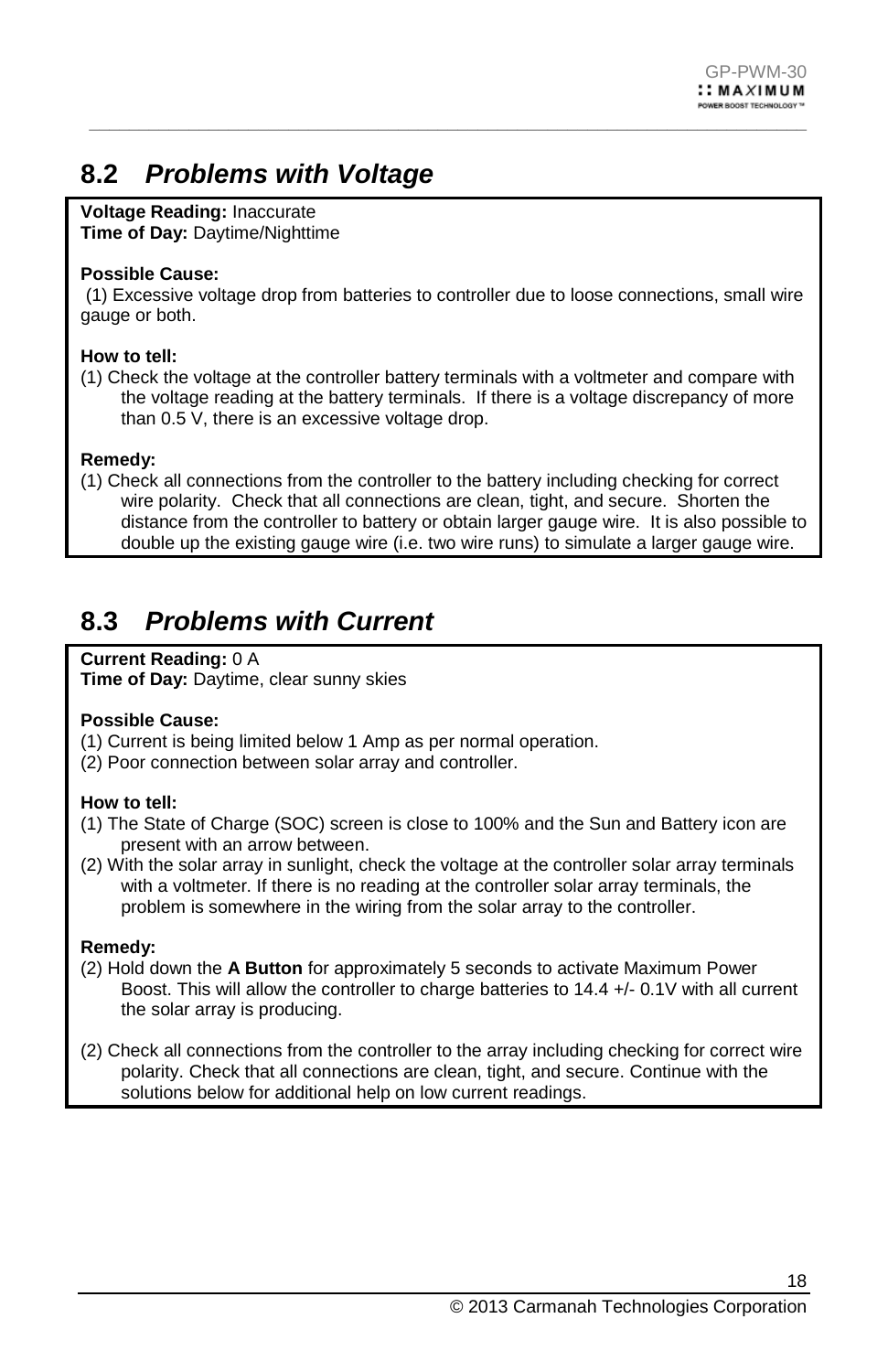**Current Reading:** Less than expected **Time of Day:** Daytime, clear sunny skies

#### **Possible Cause:**

- (1) Current is being limited below 1 Amp as per normal operation.
- (2) Incorrect series/parallel configuration and/or wiring connections and/or wire gauge.

 $\mathcal{L}_\text{max} = \mathcal{L}_\text{max} = \mathcal{L}_\text{max} = \mathcal{L}_\text{max} = \mathcal{L}_\text{max} = \mathcal{L}_\text{max} = \mathcal{L}_\text{max} = \mathcal{L}_\text{max} = \mathcal{L}_\text{max} = \mathcal{L}_\text{max} = \mathcal{L}_\text{max} = \mathcal{L}_\text{max} = \mathcal{L}_\text{max} = \mathcal{L}_\text{max} = \mathcal{L}_\text{max} = \mathcal{L}_\text{max} = \mathcal{L}_\text{max} = \mathcal{L}_\text{max} = \mathcal{$ 

- (3) Dirty or shaded module or lack of sun.
- (4) Blown diode in solar module when two or more modules are connected in parallel.

#### **How to tell:**

- (1) Battery State of Charge screen is close to 100% and the Sun and Battery icon are present with an arrow in between.
- (2) Check that the modules and batteries are configured correctly. Check all wiring connections.
- (3) Modules look dirty, overhead object is shading modules or it is an overcast day in which a shadow cannot be cast. **Note:** Avoid any shading no matter how small. An object as small as a broomstick held across the solar module may cause the power output to be cut to almost nil. Overcast days may also cut the power output of the module to almost nil.
- (4) Disconnect one or both array wires from the controller. Take a voltage reading between the positive and negative array wire. A single 12 volt module should have an open circuit voltage between 17 and 22 volts. If you have more than one solar module, you will need to conduct this test between the positive and negative terminals of each module junction box with either the positive or negative wires disconnected from the terminal.

#### **Remedy:**

- (2) Reconnect in correct configuration. Tighten all connections. Check wire gauge and length of wire run. Refer to Suggested Minimum Wire Gauge in Section 5.
- (3) Clean modules, clear obstruction or wait for conditions to clear.
- (4) If the open circuit voltage of a non-connected 12 volt module is lower than the manufacturer's specifications, the module may be faulty. Check for blown diodes in the solar module junction box, which may be shorting the power output of module.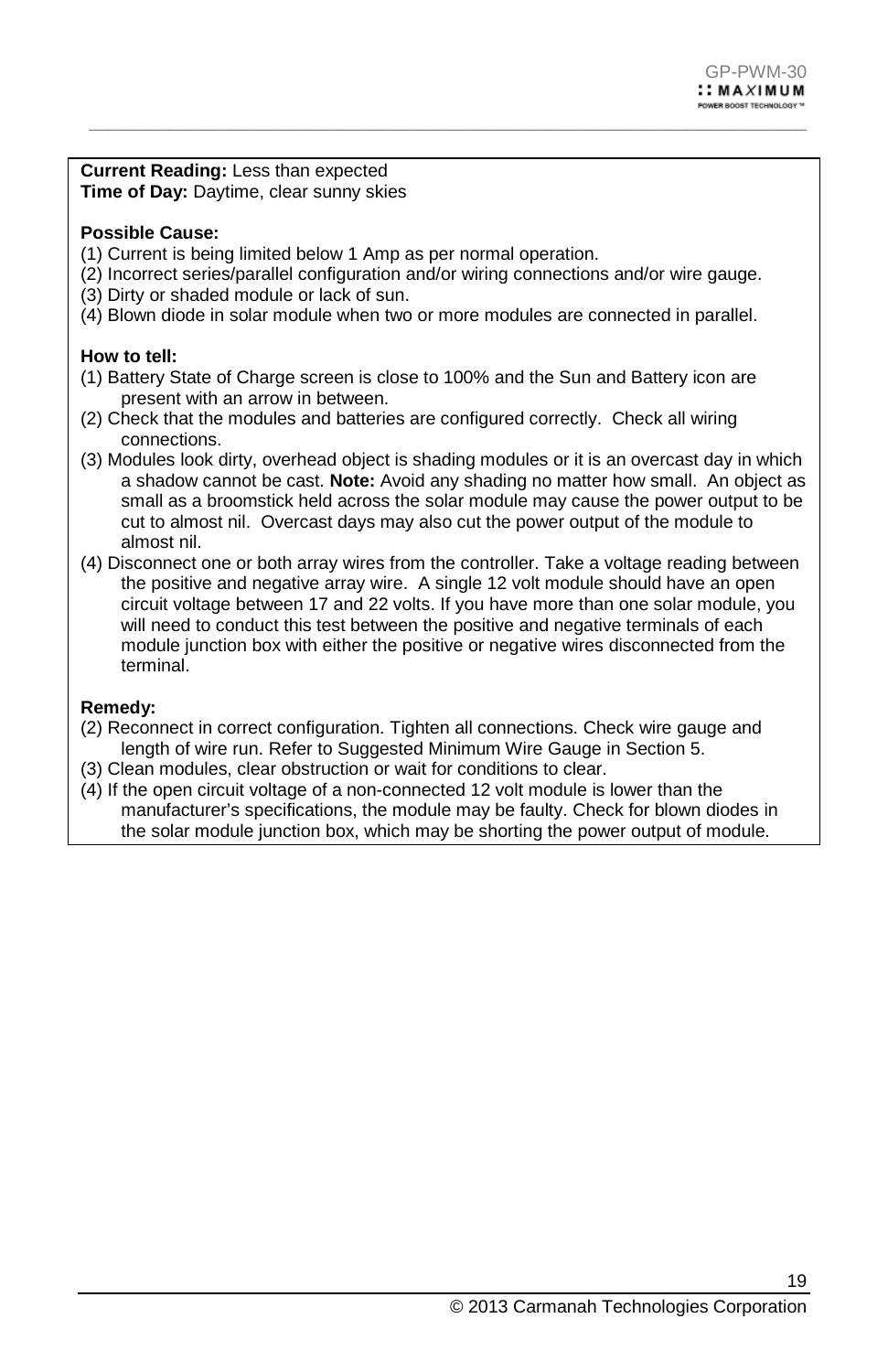## **9.0 Limited Warranty**

1. Carmanah warrants the GP-PWM-30 for a period of five (5) years from the date of shipment from its factory. This warranty is valid against defects in materials and workmanship for the five (5) year warranty period. It is not valid against defects resulting from, but not limited to:

 $\mathcal{L}_\text{max} = \mathcal{L}_\text{max} = \mathcal{L}_\text{max} = \mathcal{L}_\text{max} = \mathcal{L}_\text{max} = \mathcal{L}_\text{max} = \mathcal{L}_\text{max} = \mathcal{L}_\text{max} = \mathcal{L}_\text{max} = \mathcal{L}_\text{max} = \mathcal{L}_\text{max} = \mathcal{L}_\text{max} = \mathcal{L}_\text{max} = \mathcal{L}_\text{max} = \mathcal{L}_\text{max} = \mathcal{L}_\text{max} = \mathcal{L}_\text{max} = \mathcal{L}_\text{max} = \mathcal{$ 

- Misuse and/or abuse, neglect or accident
- Exceeding the unit's design limits
- Improper installation, including, but not limited to, improper environmental protection and improper hook-up
- Acts of God, including lightning, floods, earthquakes, fire, and high winds
- Damage in handling, including damage encountered during shipment
- 2. This warranty shall be considered void if the warranted product is in any way opened or altered. The warranty will be void if any eyelet, rivets, or other fasteners used to seal the unit are removed or altered, or if the unit's serial number is in any way removed, altered, replaced, defaced, or rendered illegible.

### **9.1** *Repair and Return Information*

Visit **www.gpelectric.com** to read the "frequently asked questions" section of our website to troubleshoot the problem. If trouble persists:

- 1. Call your Go Power!™ Technical Support team (1-866-247-6527).
- 2. Return defective product to place of purchase

# **10.0 Installation Template**

(see last page)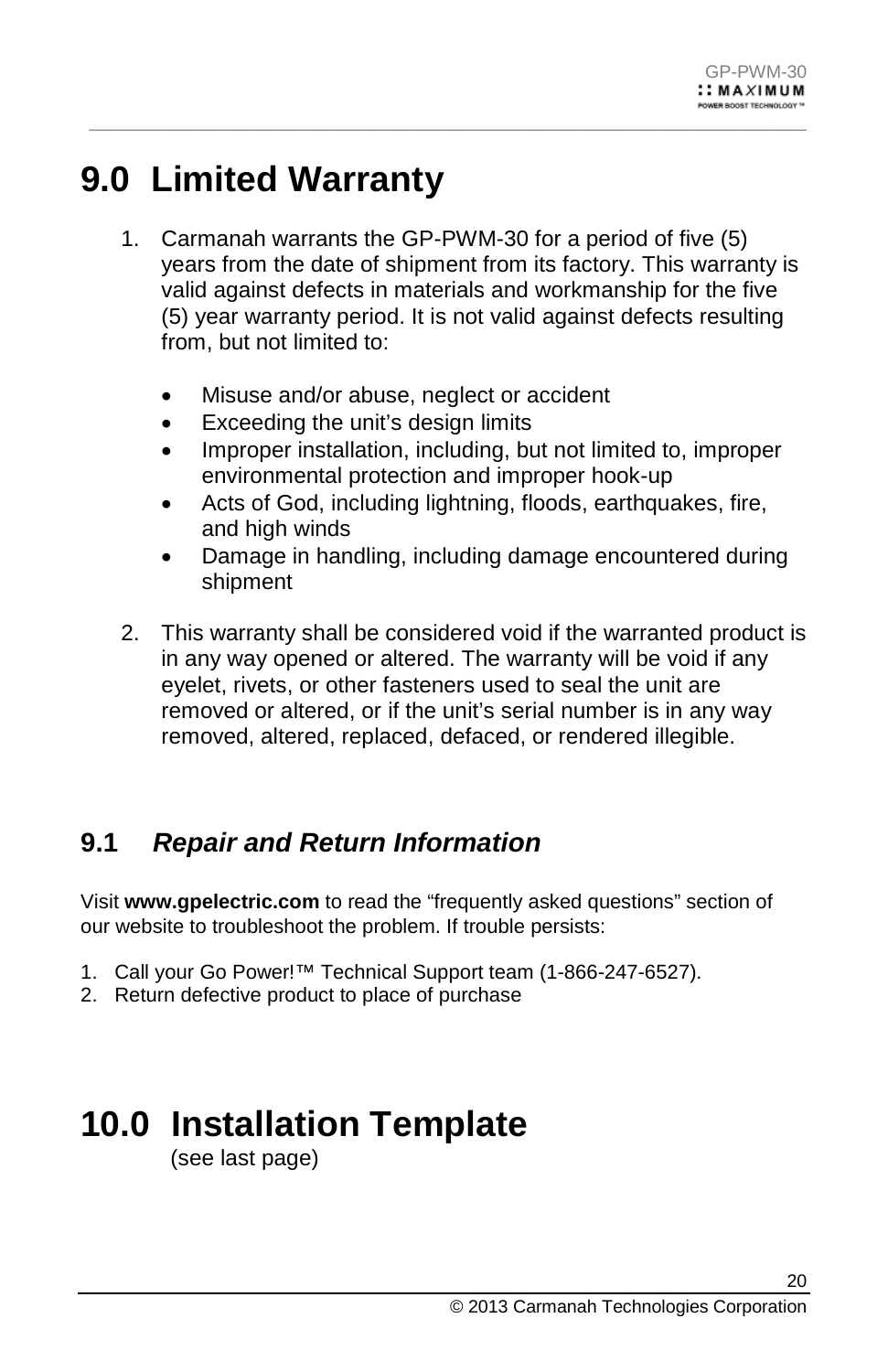## **11.0 Wiring Diagram**



 $\mathcal{L}_\text{max} = \mathcal{L}_\text{max} = \mathcal{L}_\text{max} = \mathcal{L}_\text{max} = \mathcal{L}_\text{max} = \mathcal{L}_\text{max} = \mathcal{L}_\text{max} = \mathcal{L}_\text{max} = \mathcal{L}_\text{max} = \mathcal{L}_\text{max} = \mathcal{L}_\text{max} = \mathcal{L}_\text{max} = \mathcal{L}_\text{max} = \mathcal{L}_\text{max} = \mathcal{L}_\text{max} = \mathcal{L}_\text{max} = \mathcal{L}_\text{max} = \mathcal{L}_\text{max} = \mathcal{$ 

The GP-PWM-30 is based on a 30 amp max

Note: The fuse or breaker used should be no larger than 30 amps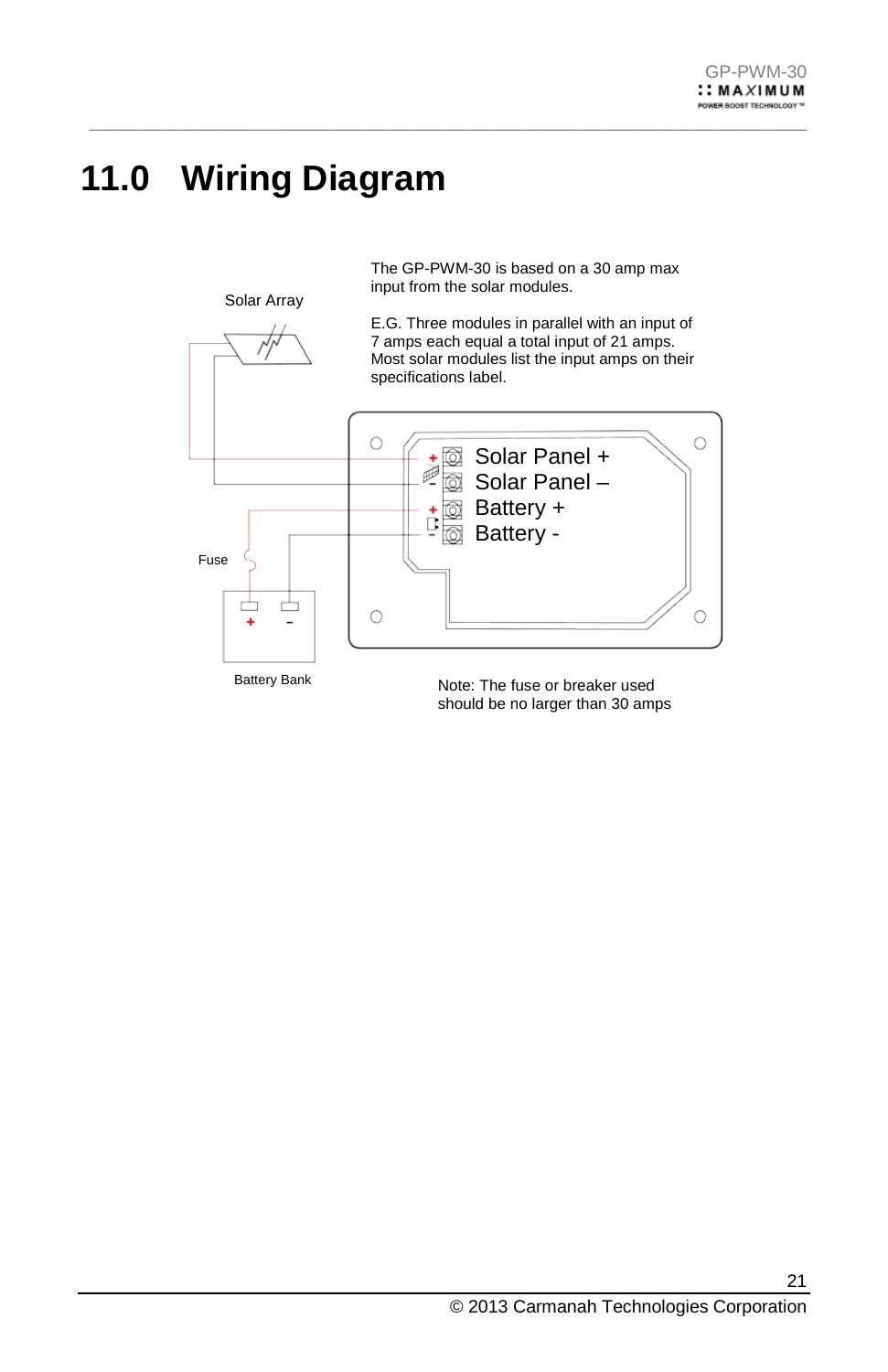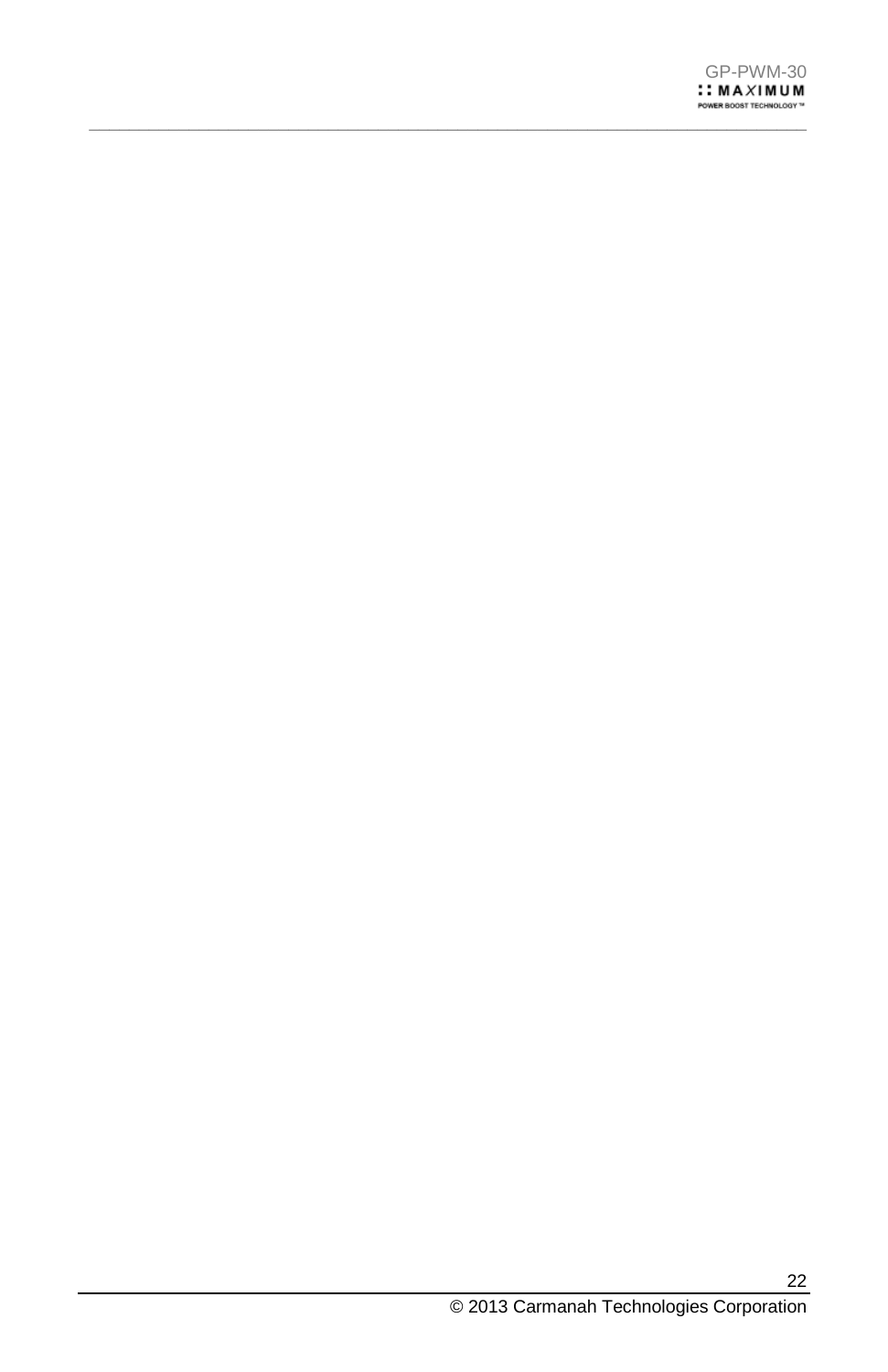